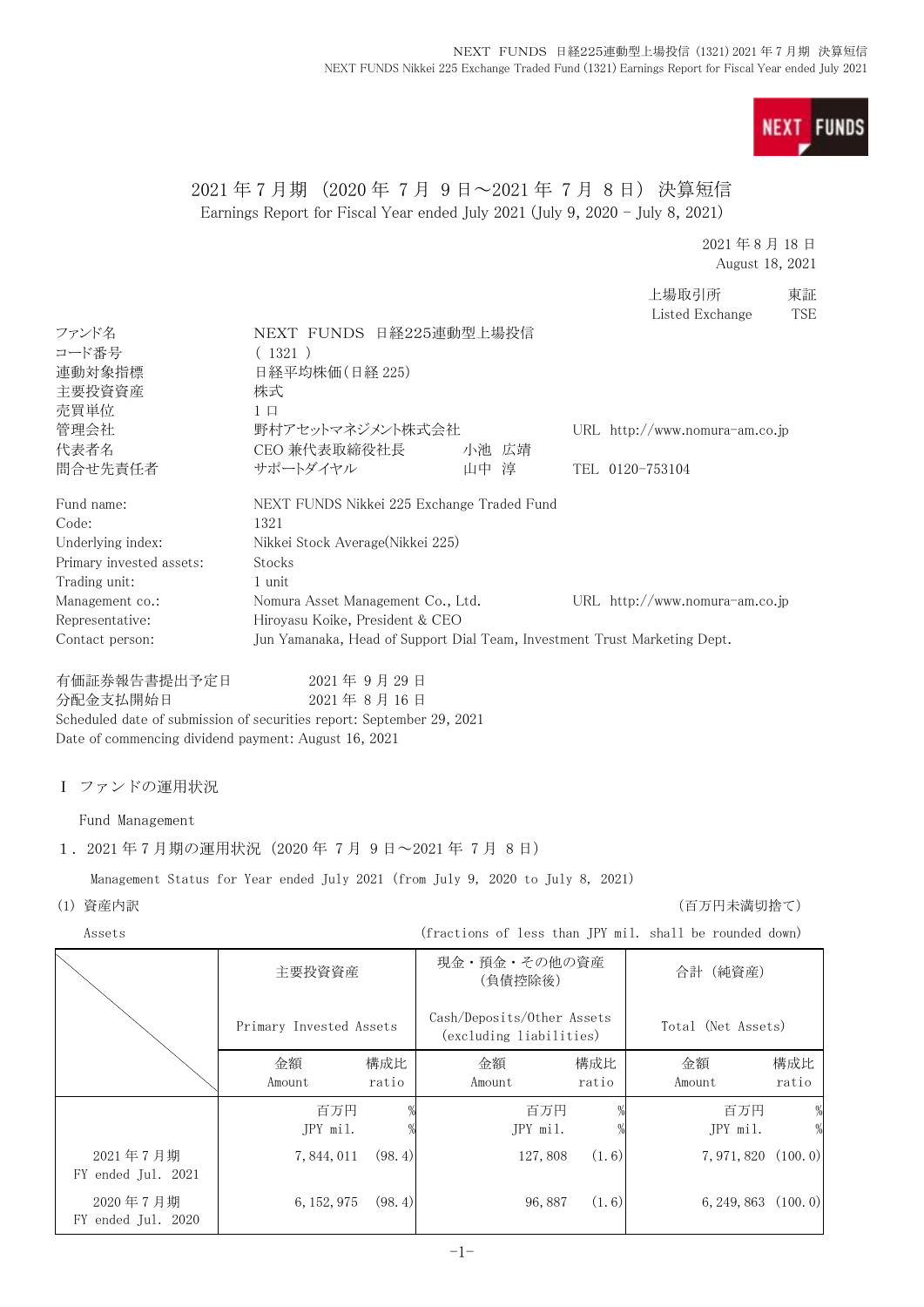NEXT FUNDS 日経225連動型上場投信 (1321) 2021 年 7 月期 決算短信 NEXT FUNDS Nikkei 225 Exchange Traded Fund (1321) Earnings Report for Fiscal Year ended July 2021

#### (2) 設定・交換実績 (2) またまま (1) これまでは こころには こうしょう にっぽん (千口未満切捨て)

Creation and Exchange (fractions of less than one thousand units shall be rounded down)

|                                | 前計算期間末<br>発行済口数<br>No. of Issued Units<br>at End of Previous<br>Fiscal Period<br>$\left( \circled{1}\right)$ | 設定口数<br>No. of Units Created<br>$\left( \circled{2} \right)$ | 交換口数<br>No. of Units<br>Exchanged<br>(3) | 当計算期間末<br>発行済口数<br>No. of Issued Units<br>at End of Fiscal<br>Period<br>$(① + ② - ③)$ |
|--------------------------------|--------------------------------------------------------------------------------------------------------------|--------------------------------------------------------------|------------------------------------------|---------------------------------------------------------------------------------------|
|                                | 千口<br>'000 units                                                                                             | 千口<br>'000 units                                             | 千口<br>'000 units                         | 千口<br>'000 units                                                                      |
| 2021年7月期<br>FY ended Jul. 2021 | 272,004                                                                                                      | 33,969                                                       | 29, 449                                  | 276, 525                                                                              |
| 2020年7月期<br>FY ended Jul. 2020 | 275, 190                                                                                                     | 39,783                                                       | 42,969                                   | 272,004                                                                               |

(3) 基準価額

Net Asset Value

|                                | 総資産<br>Total Assets Liabilities<br>$\mathcal{L}(\mathbb{D})$ | 負債<br>(Q)       | 純資産<br>Net Assets<br>$(\mathcal{D}(\mathbb{D}-\mathbb{D}))$ | 10 口当り基準価額<br>((3)/当計算期間末発行済口数)×10)<br>Net Asset Value per 10 units<br>$((3)/N0,$ of Issued Units at End of Fiscal<br>Period $)\times$ 10) |
|--------------------------------|--------------------------------------------------------------|-----------------|-------------------------------------------------------------|--------------------------------------------------------------------------------------------------------------------------------------------|
|                                | 百万円<br>JPY mil.                                              | 百万円<br>JPY mil. | 百万円<br>JPY mil.                                             | 円<br><b>JPY</b>                                                                                                                            |
| 2021年7月期<br>FY ended Jul. 2021 | 8, 131, 330                                                  | 159, 510        | 7, 971, 820                                                 | 288, 285                                                                                                                                   |
| 2020年7月期<br>FY ended Jul. 2020 | 6, 701, 745                                                  | 451,882         | 6, 249, 863                                                 | 229, 771                                                                                                                                   |

#### (4) 分配金

Dividend Payment

|                                | 10 口当り分配金<br>Dividend per 10 units |
|--------------------------------|------------------------------------|
|                                | 円<br><b>JPY</b>                    |
| 2021年7月期<br>FY ended Jul. 2021 | 3,650                              |
| 2020年7月期<br>FY ended Jul. 2020 | 3,890                              |

#### 2.会計方針の変更

Change in Accounting Policies

| ① 会計基準等の改正に伴う変更                                             | 無 |    |
|-------------------------------------------------------------|---|----|
| Changes accompanying revision to accounting standards, etc. |   | No |
| ② ①以外の変更                                                    | 無 |    |
| Changes other than those in (1)                             |   | Nο |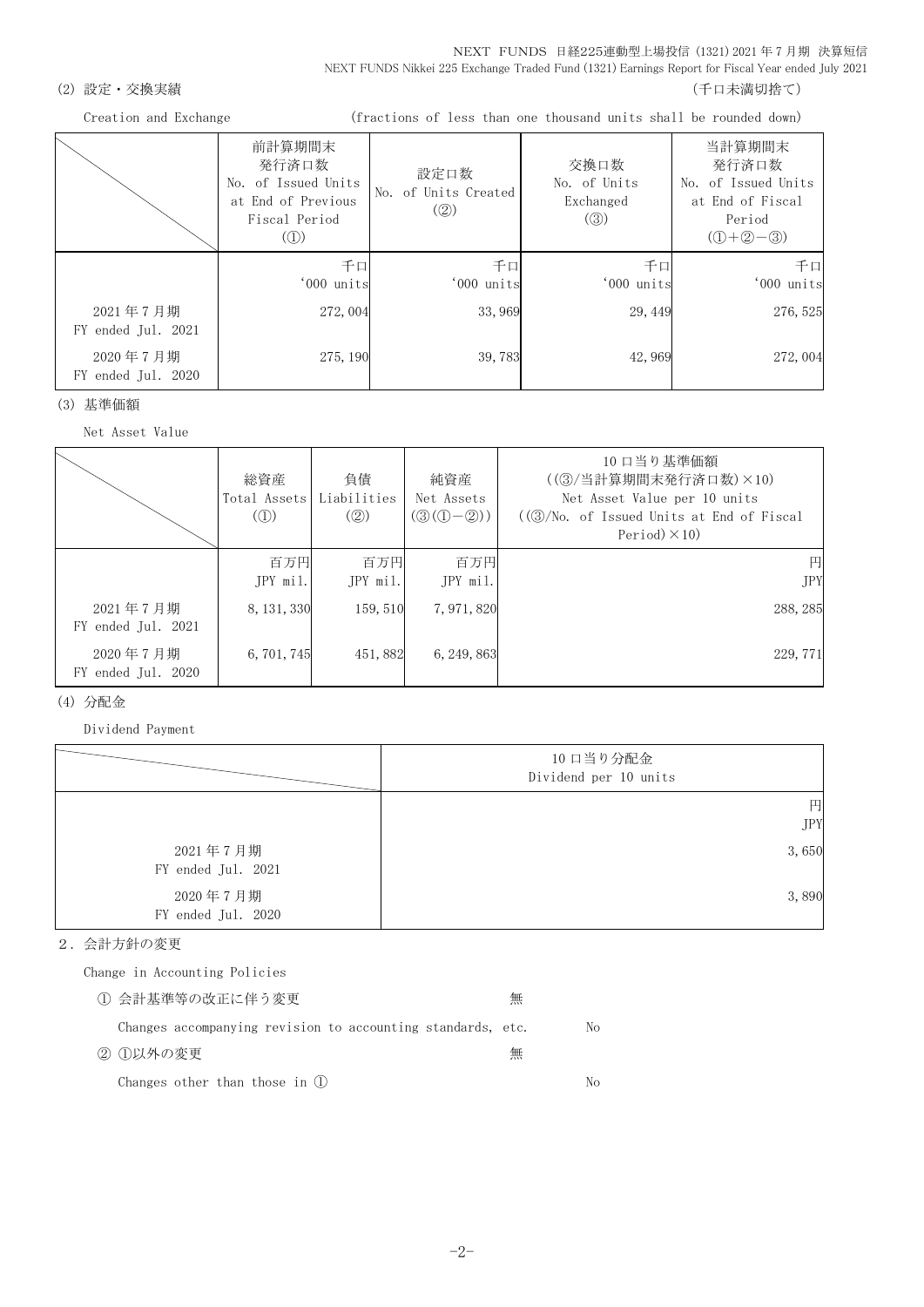### Ⅱ 財務諸表等 Financial Statements

## (1)【貸借対照表】 Balance Sheet

|                                                                |                                                                 | (単位:円) (Unit: JPY)                                              |
|----------------------------------------------------------------|-----------------------------------------------------------------|-----------------------------------------------------------------|
|                                                                | 第19期<br>(2020年7月8日現在)<br>19th Fiscal Year<br>As of July 8, 2020 | 第20期<br>(2021年7月8日現在)<br>20th Fiscal Year<br>As of July 8, 2021 |
|                                                                | 金額 Amount                                                       | 金額 Amount                                                       |
| 資産の部<br>Assets                                                 |                                                                 |                                                                 |
| 流動資産<br>Current assets                                         |                                                                 |                                                                 |
| コール・ローン                                                        |                                                                 |                                                                 |
| Call loans                                                     | 528, 459, 572, 501                                              | 263, 987, 838, 086                                              |
| 株式<br><b>Stocks</b>                                            | 6, 152, 975, 676, 980                                           | 7, 844, 011, 835, 160                                           |
| 派生商品評価勘定<br>Revaluation of derivatives                         | 55, 156, 662                                                    |                                                                 |
| 未収配当金<br>Accrued dividends receivable                          | 8, 172, 313, 350                                                | 7,566,896,000                                                   |
| 未収利息<br>Accrued interest                                       | 53, 197, 248                                                    | 6, 619, 238                                                     |
| その他未収収益<br>Other accrued revenue                               | 868, 299, 729                                                   | 270, 688, 993                                                   |
| 差入委託証拠金<br>Margin deposits                                     | 11, 161, 300, 988                                               | 15, 486, 900, 736                                               |
| 流動資産合計<br>Total current assets                                 | 6, 701, 745, 517, 458                                           | 8, 131, 330, 778, 213                                           |
| 資産合計<br>Total assets                                           | 6, 701, 745, 517, 458                                           | 8, 131, 330, 778, 213                                           |
| 負債の部<br>Liabilities                                            |                                                                 |                                                                 |
| 流動負債<br>Current liabilities                                    |                                                                 |                                                                 |
| 派生商品評価勘定<br>Revaluation of derivatives                         | 2, 253, 238, 130                                                | 3, 716, 125, 036                                                |
| 未払金<br>Accounts payable - other                                | 2, 194, 726, 100                                                | 2, 914, 951, 276                                                |
| 未払収益分配金<br>Unpaid dividends                                    | 105, 809, 715, 879                                              | 100, 931, 726, 835                                              |
| 未払受託者報酬<br>Trustee fees payable                                | 1, 493, 351, 170                                                | 2, 003, 236, 641                                                |
| 未払委託者報酬<br>Investment trust management fees payable            | 5, 591, 903, 972                                                | 6, 092, 241, 712                                                |
| 未払利息<br>Accrued interest expenses                              | 379, 766                                                        | 197,810                                                         |
| 有価証券貸借取引受入金<br>Cash collateral received for securities<br>lent | 334, 474, 734, 538                                              | 41, 847, 452, 428                                               |
| その他未払費用                                                        | 64, 411, 351                                                    | 2, 004, 196, 824                                                |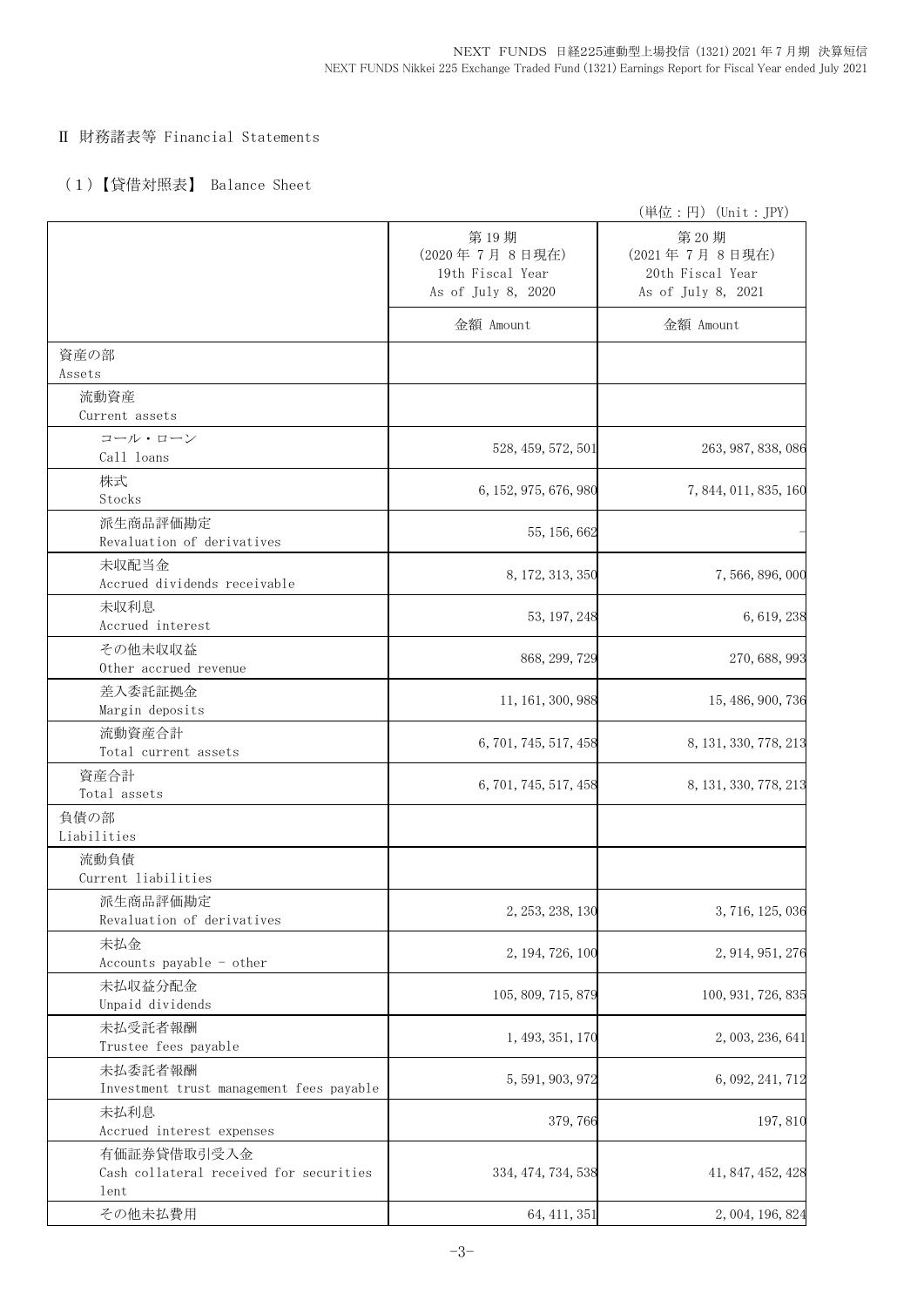NEXT FUNDS 日経225連動型上場投信 (1321) 2021 年 7 月期 決算短信 NEXT FUNDS Nikkei 225 Exchange Traded Fund (1321) Earnings Report for Fiscal Year ended July 2021

| Other accrued expenses                                |                       |                       |
|-------------------------------------------------------|-----------------------|-----------------------|
| 流動負債合計<br>Total current liabilities                   | 451, 882, 460, 906    | 159, 510, 128, 562    |
| 負債合計<br>Total liabilities                             | 451, 882, 460, 906    | 159, 510, 128, 562    |
| 純資産の部<br>Net assets                                   |                       |                       |
| 元本等<br>Principal and other                            |                       |                       |
| 元本<br>Principal                                       | 3, 347, 558, 286, 177 | 3, 403, 196, 608, 653 |
| 剰余金<br>Surplus                                        |                       |                       |
| 期末剰余金又は期末欠損金(△)<br>Surplus (deficit) at end of period | 2, 902, 304, 770, 375 | 4, 568, 624, 040, 998 |
| (分配準備積立金)<br>(Reserve for distribution)               | 186, 704, 631         | 139, 761, 746         |
| 元本等合計<br>Total principal and other                    | 6, 249, 863, 056, 552 | 7, 971, 820, 649, 651 |
| 純資産合計<br>Total net assets                             | 6, 249, 863, 056, 552 | 7, 971, 820, 649, 651 |
| 負債純資産合計<br>Total liabilities and net assets           | 6, 701, 745, 517, 458 | 8, 131, 330, 778, 213 |

(2)【損益及び剰余金計算書】 Statement of Income and Retained Earnings

|                                                                               |                                                                                                      | (単位:円) (Unit: JPY)                                                                                   |
|-------------------------------------------------------------------------------|------------------------------------------------------------------------------------------------------|------------------------------------------------------------------------------------------------------|
|                                                                               | 第19期<br>2019年7月9日<br>自<br>至<br>2020年7月8日<br>19th Fiscal Year<br>From July 9, 2019<br>to July 8, 2020 | 第20期<br>2020年7月9日<br>自<br>至<br>2021年7月8日<br>20th Fiscal Year<br>From July 9, 2020<br>to July 8, 2021 |
|                                                                               | 金額 Amount                                                                                            | 金額 Amount                                                                                            |
| 営業収益<br>Operating revenue                                                     |                                                                                                      |                                                                                                      |
| 受取配当金<br>Dividend income                                                      | 117, 840, 964, 945                                                                                   | 117, 497, 503, 148                                                                                   |
| 受取利息<br>Interest income                                                       | 1,098,348                                                                                            | 67,906                                                                                               |
| 有価証券売買等損益<br>Profit and loss on buying and selling of<br>securities and other | 262, 776, 709, 323                                                                                   | 1, 567, 555, 603, 008                                                                                |
| 派生商品取引等損益<br>Profit and loss on dealing of derivatives                        | 14, 548, 299, 855                                                                                    | 33, 133, 711, 266                                                                                    |
| その他収益<br>Other revenue                                                        | 2, 249, 904, 566                                                                                     | 1, 289, 932, 436                                                                                     |
| 営業収益合計<br>Total operating revenue                                             | 397, 416, 977, 037                                                                                   | 1, 719, 476, 817, 764                                                                                |
| 営業費用<br>Operating expenses                                                    |                                                                                                      |                                                                                                      |
| 支払利息<br>Interest expenses                                                     | $\triangle$ 282, 769, 010                                                                            | $\triangle$ 93, 283, 165                                                                             |
| 受託者報酬<br>Trustee fees                                                         | 3, 037, 058, 346                                                                                     | 3, 730, 049, 595                                                                                     |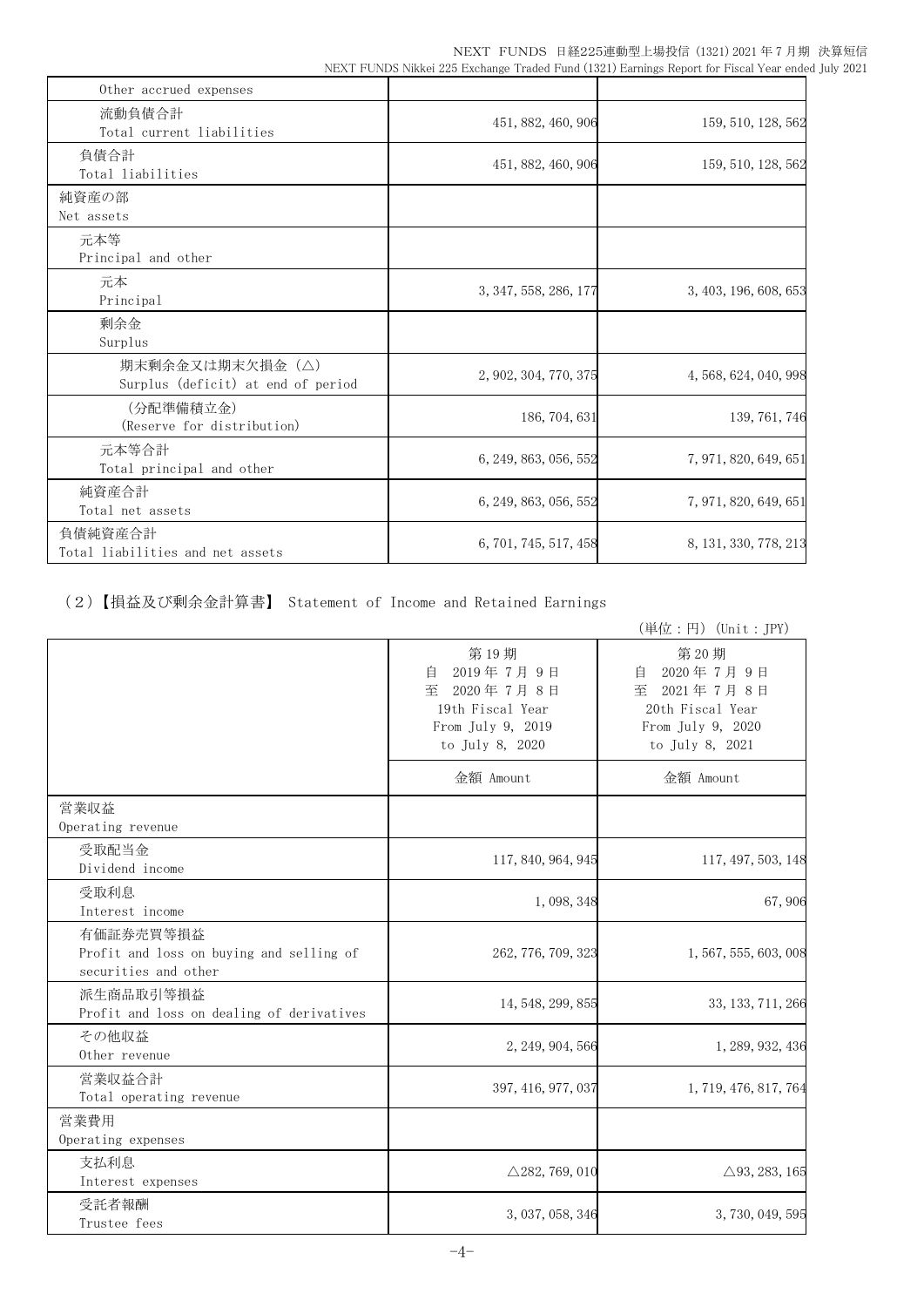| 委託者報酬<br>Investment trust management fees                                                                             | 11, 407, 479, 618     | 11, 845, 853, 774     |
|-----------------------------------------------------------------------------------------------------------------------|-----------------------|-----------------------|
| その他費用<br>Other expenses                                                                                               | 134, 440, 409         | 2, 420, 099, 336      |
| 営業費用合計<br>Total operating expenses                                                                                    | 14, 296, 209, 363     | 17, 902, 719, 540     |
| 営業利益又は営業損失(△)<br>Operating profit (loss)                                                                              | 383, 120, 767, 674    | 1, 701, 574, 098, 224 |
| 経常利益又は経常損失(△)<br>Ordinary profit (loss)                                                                               | 383, 120, 767, 674    | 1, 701, 574, 098, 224 |
| 当期純利益又は当期純損失(△)<br>Profit (loss)                                                                                      | 383, 120, 767, 674    | 1, 701, 574, 098, 224 |
| 一部交換に伴う当期純利益金額の分配額又は一部交<br>換に伴う当期純損失金額の分配額(△)<br>Distribution of profit loss from partial<br>exchange                 |                       |                       |
| 期首剰余金又は期首欠損金 (△)<br>Surplus (deficit) at beginning of period                                                          | 2, 667, 442, 759, 777 | 2, 902, 304, 770, 375 |
| 剰余金増加額又は欠損金減少額<br>Increase in surplus or decrease in deficit                                                          | 372, 769, 151, 422    | 517, 052, 534, 060    |
| 当期追加信託に伴う剰余金増加額又は欠損金減<br>少額<br>Increase in surplus or decrease in deficit<br>from additional subscriptions for period | 372, 769, 151, 422    | 517, 052, 534, 060    |
| 剰余金減少額又は欠損金増加額<br>Decrease in surplus or increase in deficit                                                          | 415, 218, 192, 619    | 451, 375, 634, 826    |
| 当期一部交換に伴う剰余金減少額又は欠損金増<br>加額<br>Decrease in surplus or increase in deficit<br>from partial exchange                    | 415, 218, 192, 619    | 451, 375, 634, 826    |
| 分配金<br>Dividends                                                                                                      | 105, 809, 715, 879    | 100, 931, 726, 835    |
| 期末剰余金又は期末欠損金 (△)<br>Surplus (deficit) at end of period                                                                | 2, 902, 304, 770, 375 | 4, 568, 624, 040, 998 |

# (3)【注記表】

(重要な会計方針に係る事項に関する注記)

| 1. 運用資産の評価基準及び評価方法 | 株式                                                      |
|--------------------|---------------------------------------------------------|
|                    | 原則として時価で評価しております。                                       |
|                    | 時価評価にあたっては、市場価格のある有価証券についてはその最終相場(計算日                   |
|                    | に最終相場のない場合には、直近の日の最終相場)で評価しております。                       |
|                    | 先物取引                                                    |
|                    | 取引所の発表する計算日の清算値段を用いております。                               |
| 2.費用・収益の計上基準       | 受取配当金                                                   |
|                    | 原則として配当落ち日において、確定配当金額又は予想配当金額を計上しておりま                   |
|                    | す。                                                      |
|                    | 投資信託受益証券については、原則として収益分配金落ち日において、当該収益分                   |
|                    | 配金額を計上しております。                                           |
|                    | 有価証券売買等損益                                               |
|                    | 約定日基準で計上しております。                                         |
|                    | 派生商品取引等損益                                               |
|                    | 約定日基準で計上しております。                                         |
|                    | 3.金融商品の時価等に関する事項の補金融商品の時価には、市場価格に基づく価額のほか、市場価格がない場合には合理 |
| 足説明                | 的に算定された価額が含まれております。当該価額の算定においては一定の前提条                   |
|                    | 件等を採用しているため、異なる前提条件等によった場合、当該価額が異なること<br> もあります。        |
|                    |                                                         |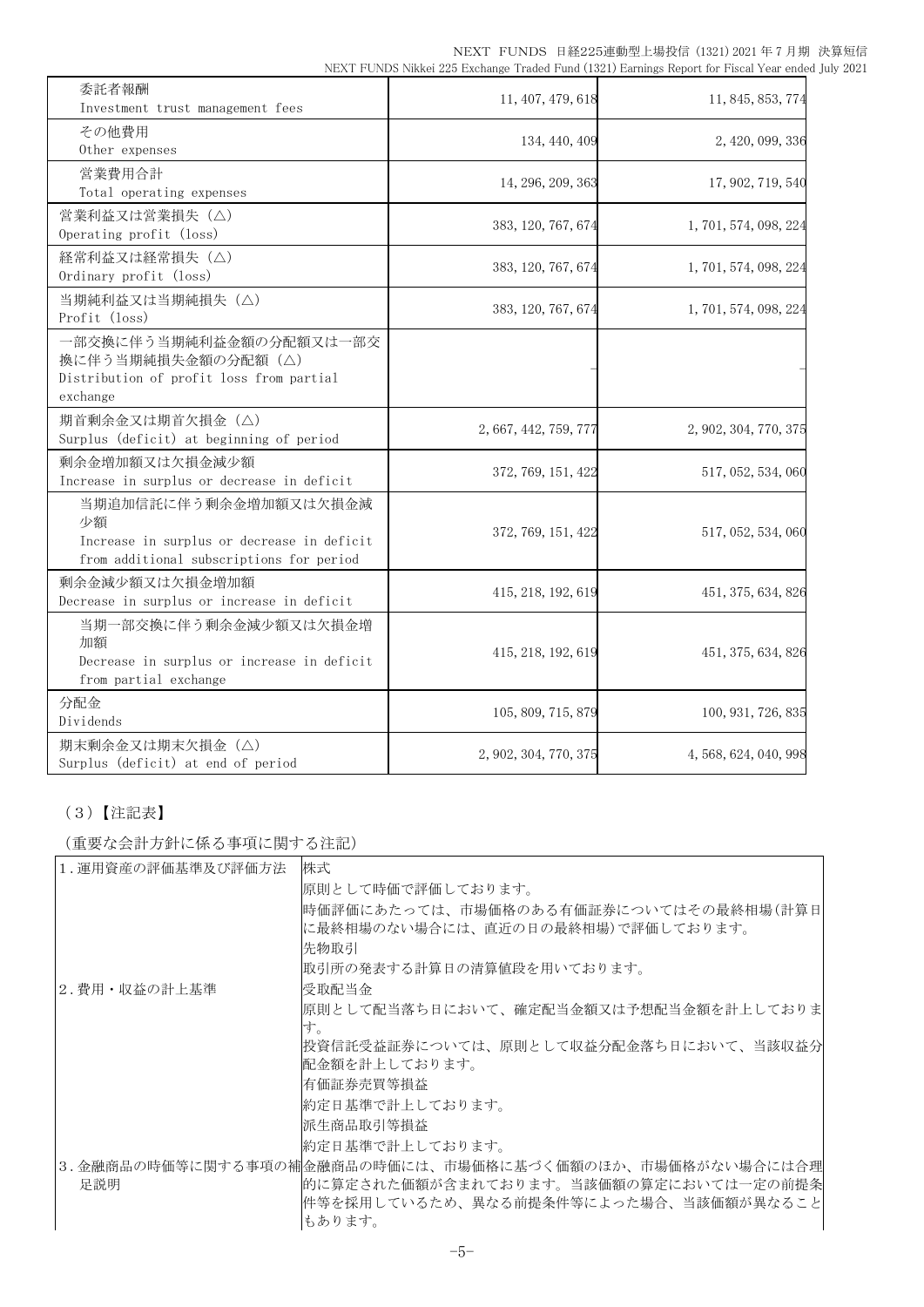|        | NEXT FUNDS 日経225連動型上場投信 (1321) 2021 年7月期 決算短信                                                     |
|--------|---------------------------------------------------------------------------------------------------|
|        | NEXT FUNDS Nikkei 225 Exchange Traded Fund (1321) Earnings Report for Fiscal Year ended July 2021 |
|        | また、デリバティブ取引に関する契約額等は、あくまでもデリバティブ取引におけ                                                             |
|        | る名目的な契約額または計算上の想定元本であり、当該金額自体がデリバティブ取                                                             |
|        | 引の市場リスクの大きさを示すものではありません。                                                                          |
| 4. その他 | 当ファンドの計算期間は、信託約款の規定により、2020年7月9日から2021年7<br> 月 8日までとなっております。                                      |
|        |                                                                                                   |

(重要な会計上の見積りに関する注記) 該当事項はありません。

(貸借対照表に関する注記)

| 第19期                                     |    | 第20期                                      |  |
|------------------------------------------|----|-------------------------------------------|--|
| 2020年7月8日現在                              |    | 2021年7月8日現在                               |  |
| 計算期間の末日における受益権の総数                        |    | 計算期間の末日における受益権の総数                         |  |
| $272,004,411 \square$                    |    | 276, 525, 279                             |  |
| 計算期間の末日における1単位当たりの純資産の額<br>2.            | 2. | 計算期間の末日における1単位当たりの純資産の額                   |  |
| 1口当たり純資産額<br>22,977.1円                   |    | 1口当たり純資産額<br>28,828.5円                    |  |
| (10 口当たり純資産額)<br>$(229, 771 \,\boxplus)$ |    | $(288, 285 \,\boxtimes)$<br>(10 口当たり純資産額) |  |
| 有価証券の消費貸借契約により貸し付けた有価証券<br>3.            | 3. | 有価証券の消費貸借契約により貸し付けた有価証券                   |  |
| 313, 430, 542, 470 円                     |    | 39,079,532,330 円                          |  |
|                                          |    |                                           |  |

### (損益及び剰余金計算書に関する注記)

| 第19期<br>2019年7月9日<br>自<br>至 2020年7月8日 |                                                                        |                        |    | 第20期<br>2020年7月9日<br>自<br>至 2021年7月8日 |                     |                      |  |  |
|---------------------------------------|------------------------------------------------------------------------|------------------------|----|---------------------------------------|---------------------|----------------------|--|--|
| 1.分配金の計算過程                            |                                                                        |                        |    | 1.分配金の計算過程                            |                     |                      |  |  |
| 項目                                    |                                                                        |                        | 項目 |                                       |                     |                      |  |  |
| 当期配当等収益額                              | A                                                                      | 120, 374, 736, 869 円   |    | 当期配当等収益額                              | A                   | 118, 880, 786, 655 円 |  |  |
| 分配準備積立金                               | B                                                                      | 200, 662, 014 円        |    | 分配準備積立金                               | B                   | 186, 704, 631 円      |  |  |
| 配当等収益合計額                              | $C=A+B$<br>120, 575, 398, 883 円<br>$\mathbb{D}$<br>14, 578, 978, 373 円 |                        |    | 配当等収益合計額                              | $C=A+B$             | 119, 067, 491, 286 円 |  |  |
| 経費                                    |                                                                        |                        |    | 経費                                    | $\mathbb{D}$        | 17,996,002,705円      |  |  |
| 収益分配可能額                               | $E=C-D$                                                                | $105, 996, 420, 510$ 円 |    | 収益分配可能額                               | $E=C-D$             | 101, 071, 488, 581 円 |  |  |
| 収益分配金                                 | F                                                                      | $105, 809, 715, 879$ 円 |    | 収益分配金                                 | F                   | 100, 931, 726, 835 円 |  |  |
| 次期繰越金(分配準備積立金)                        | $G = E - F$                                                            | 186, 704, 631 円        |    | 次期繰越金(分配準備積立金)                        | $G = E - F$         | 139, 761, 746 円      |  |  |
| 口数                                    | H                                                                      | $272,004,411 \square$  |    | 口数                                    | H                   | $276, 525, 279 \Box$ |  |  |
| 10 口当たり分配金                            | $I = F/H \times 10$                                                    | 3,890円                 |    | 10 口当たり分配金                            | $I = F/H \times 10$ | 3,650円               |  |  |

——<br>(金融商品に関する注記)

(1)金融商品の状況に関する事項

| 第 19 期                          | 第 20 期                  |
|---------------------------------|-------------------------|
| 自 2019年7月9日                     | 自 2020年7月9日             |
| 至 2020年 7月 8日                   | 至 2021年7月8日             |
| 11. 金融商品に対する取組方針                | 1. 金融商品に対する取組方針         |
| 当ファンドは、投資信託及び投資法人に関する法律第2条第 同左  |                         |
| 4項に定める証券投資信託であり、信託約款に規定する運用     |                         |
| の基本方針に従い、有価証券等の金融商品に対して投資とし     |                         |
| て運用することを目的としております。              |                         |
| 2.金融商品の内容及びその金融商品に係るリスク         | 2.金融商品の内容及びその金融商品に係るリスク |
| 当ファンドが保有する金融商品の種類は、有価証券、デリバ  同左 |                         |
| ティブ取引、コール・ローン等の金銭債権及び金銭債務であ     |                         |
| ります。                            |                         |
| 当ファンドが保有する有価証券の詳細は、(その他の注記)の    |                         |
| 2 有価証券関係に記載しております。              |                         |
| にれらは、株価変動リスクなどの市場リスク、信用リスク及     |                         |
| び流動性リスクにさらされております。              |                         |
| 当ファンドは、信託財産に属する資産の効率的な運用に資す     |                         |
| ることを目的として、株価指数先物取引を行っております。     |                         |
| 当該デリバティブ取引は、対象とする株価指数等に係る価格     |                         |
| 変動リスクを有しております。                  |                         |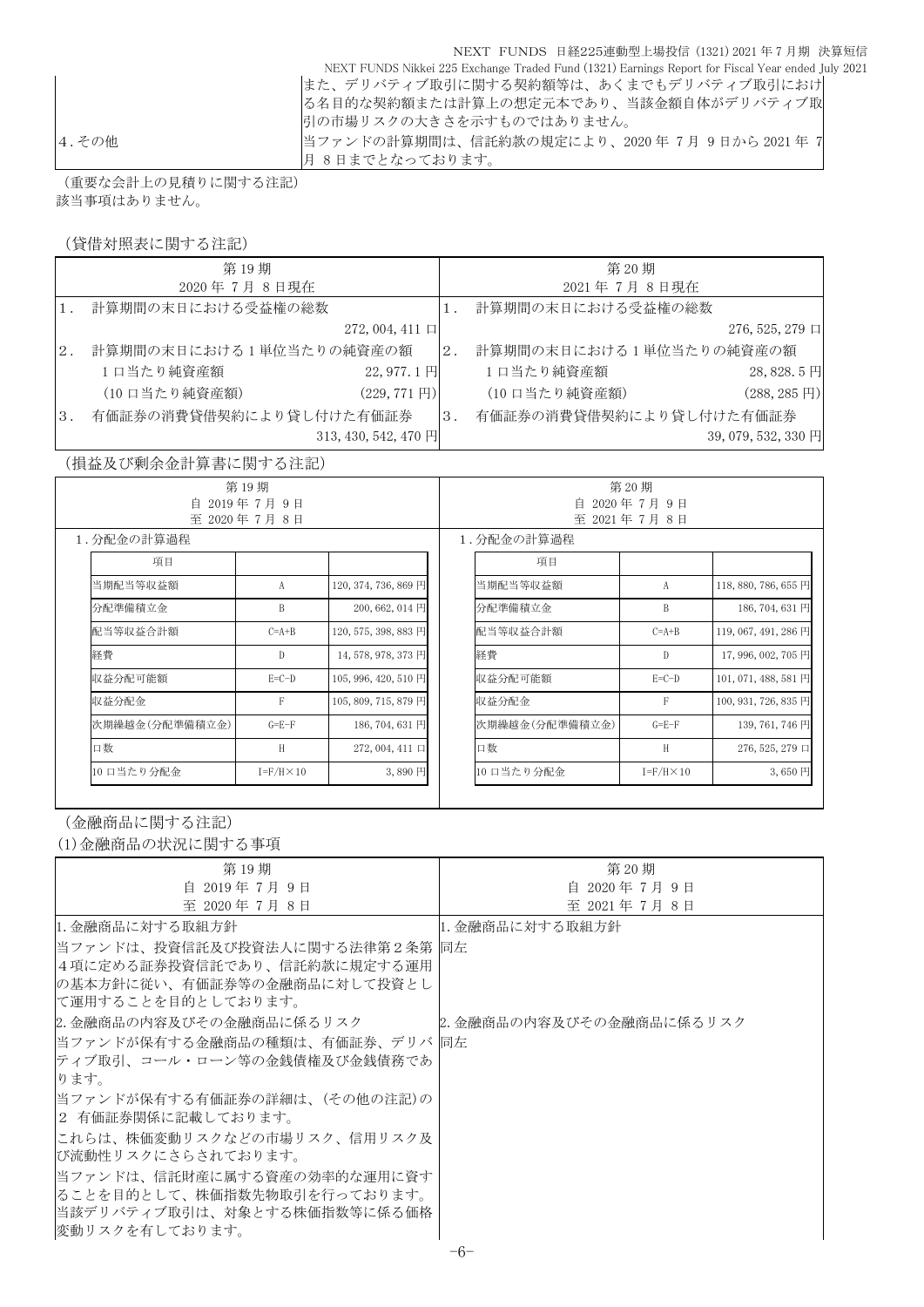|                               | NEXT FUNDS Nikkei 225 Exchange Traded Fund (1321) Earnings Report for Fiscal Year ended July 2021 |
|-------------------------------|---------------------------------------------------------------------------------------------------|
| 3. 金融商品に係るリスク管理体制             | 3. 金融商品に係るリスク管理体制                                                                                 |
| 委託会社においては、独立した投資リスク管理に関する委員同左 |                                                                                                   |
| 会を設け、パフォーマンスの考査及び運用リスクの管理を行   |                                                                                                   |
| なっております。                      |                                                                                                   |
| ○市場リスクの管理                     |                                                                                                   |
| 市場リスクに関しては、資産配分等の状況を常時、分析・把   |                                                                                                   |
| 握し、投資方針に沿っているか等の管理を行なっておりま    |                                                                                                   |
| す。                            |                                                                                                   |
| ○信用リスクの管理                     |                                                                                                   |
| 信用リスクに関しては、発行体や取引先の財務状況等に関す   |                                                                                                   |
| る情報収集・分析を常時、継続し、格付等の信用度に応じた   |                                                                                                   |
| 組入制限等の管理を行なっております。            |                                                                                                   |
| ○流動性リスクの管理                    |                                                                                                   |
| 流動性リスクに関しては、必要に応じて市場流動性の状況を   |                                                                                                   |
| 把握し、取引量や組入比率等の管理を行なっております。    |                                                                                                   |

### (2)金融商品の時価等に関する事項

| 第19期                       | 第20期              |
|----------------------------|-------------------|
| 2020年7月8日現在                | 2021年7月8日現在       |
| 1.貸借対照表計上額、時価及び差額          | 1.貸借対照表計上額、時価及び差額 |
| 貸借対照表上の金融商品は原則としてすべて時価で評価し | 同左                |
| ているため、貸借対照表計上額と時価との差額はありませ |                   |
| $\lambda$ <sub>o</sub>     |                   |
| 2.時価の算定方法                  | 2.時価の算定方法         |
| 株式                         | 同左                |
| (重要な会計方針に係る事項に関する注記) に記載して |                   |
| おります。                      |                   |
| 派生商品評価勘定                   |                   |
| デリバティブ取引については、(その他の注記)の3   |                   |
| デリバティブ取引関係に記載しております。       |                   |
| コール・ローン等の金銭債権及び金銭債務        |                   |
| これらの科目は短期間で決済されるため、帳簿価額は時  |                   |
| 価と近似していることから、当該帳簿価額を時価としてお |                   |
| ります。                       |                   |

(関連当事者との取引に関する注記)

| 第 19 期                                                                           | 第 20 期      |
|----------------------------------------------------------------------------------|-------------|
| 自 2019年7月9日                                                                      | 自 2020年7月9日 |
| 至 2020年7月8日                                                                      | 至 2021年7月8日 |
| 市場価格その他当該取引に係る公正な価格を勘案して、一般 同左<br>の取引条件と異なる関連当事者との取引は行なわれていない<br>ため、該当事項はございません。 |             |

(その他の注記)

1 元本の移動

|                                                  | 第19期                         |                               | 第 20 期                           |
|--------------------------------------------------|------------------------------|-------------------------------|----------------------------------|
|                                                  | 自 2019年7月9日                  |                               | 自 2020年7月9日                      |
|                                                  | 至 2020年7月8日                  |                               | 至 2021年7月8日                      |
| 期首元本額                                            | 3, 386, 771, 255, 708 円期首元本額 |                               | 3, 347, 558, 286, 177 $\text{H}$ |
| 期中追加設定元本額                                        |                              | 489, 617, 257, 480 円期中追加設定元本額 | 418, 067, 313, 160 円             |
| 期中一部交換元本額                                        |                              | 528, 830, 227, 011 円期中一部交換元本額 | 362, 428, 990, 684 円             |
| $\sim$ $\sim$ $\sim$ $\sim$ $\sim$ $\sim$ $\sim$ |                              |                               |                                  |

2 有価証券関係

売買目的有価証券

| 種類 | 第19期<br>自 2019年7月9日<br>至 2020年7月8日 | 第20期<br>自 2020年7月9日<br>至 2021年7月8日 |  |  |
|----|------------------------------------|------------------------------------|--|--|
|    | 損益に含まれた評価差額(円)                     | 損益に含まれた評価差額(円)                     |  |  |
| 株式 | 268, 311, 805, 208                 | 1, 421, 317, 432, 826              |  |  |
| 合計 | 268, 311, 805, 208                 | 1, 421, 317, 432, 826              |  |  |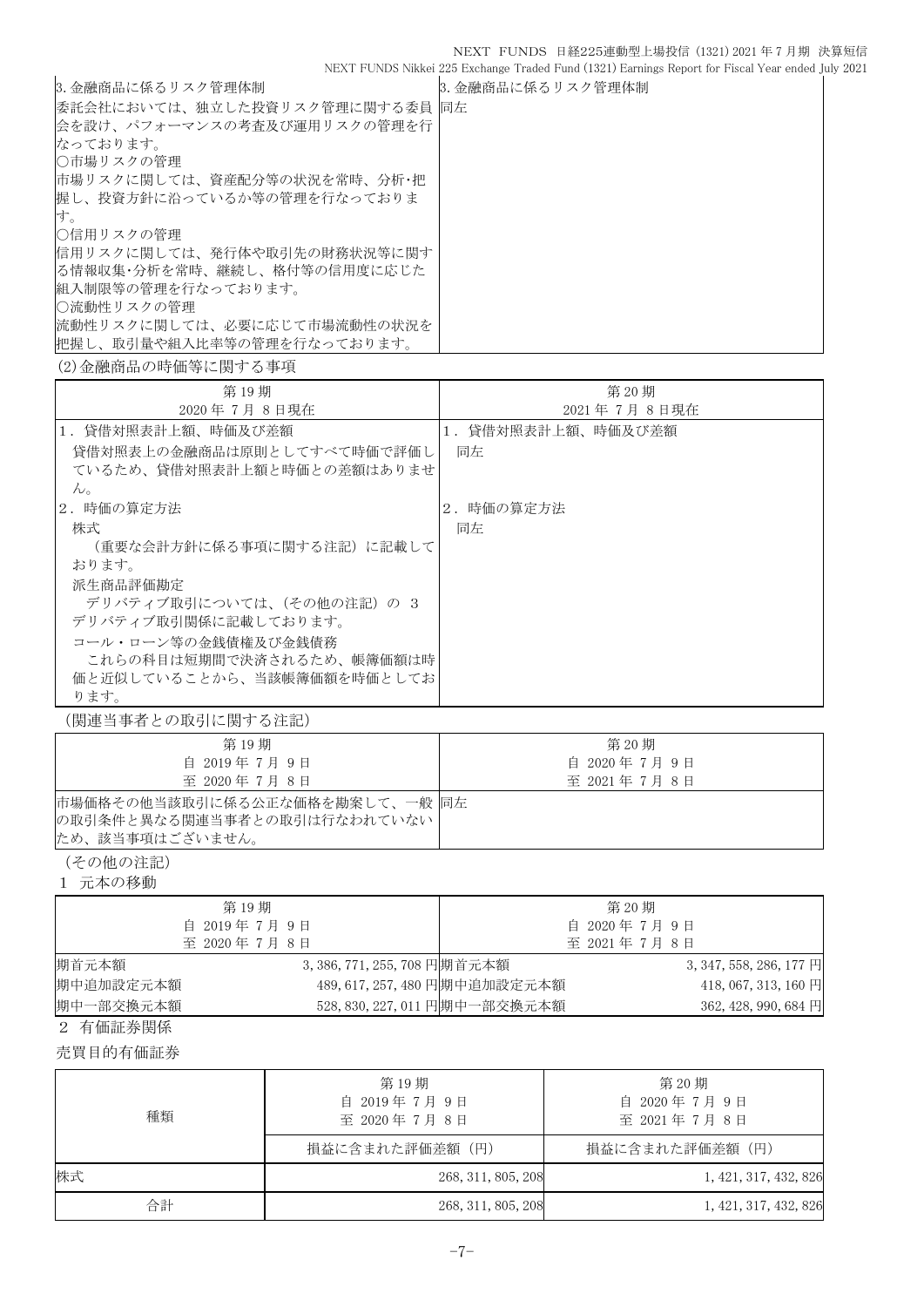3 デリバティブ取引関係

デリバティブ取引の契約額等、時価及び評価損益

|          | 第19期(2020年7月8日現在) |           |                   |                              | 第20期(2021年7月8日現在)  |           |                    |                              |
|----------|-------------------|-----------|-------------------|------------------------------|--------------------|-----------|--------------------|------------------------------|
| 種類       | 契約額等 (円)          |           |                   |                              | 契約額等 (円)           |           |                    |                              |
|          |                   | うち1年<br>超 | 時価 (円)            | 評価損益 (円)                     |                    | うち1年<br>超 | 時価 (円)             | 評価損益 (円)                     |
| 市場取引     |                   |           |                   |                              |                    |           |                    |                              |
| 株価指数先物取引 |                   |           |                   |                              |                    |           |                    |                              |
| 買建       | 98, 476, 430, 988 |           | 96, 280, 480, 000 | $\triangle$ 2, 198, 081, 468 | 130, 614, 093, 576 |           | 126, 900, 200, 000 | $\triangle$ 3, 716, 125, 036 |
| 合計       | 98, 476, 430, 988 |           | 96, 280, 480, 000 | $\triangle$ 2, 198, 081, 468 | 130, 614, 093, 576 |           | 126, 900, 200, 000 | $\triangle$ 3, 716, 125, 036 |

(注)時価の算定方法

1先物取引

国内先物取引について

先物の評価においては、取引所の発表する計算日の清算値段を用いております。

※上記取引でヘッジ会計が適用されているものはございません。

(4)【附属明細表】

第 1 有価証券明細表

(1)株式(2021 年 7 月 8 日現在)

(単位:円)

|    | 通貨  | 銘柄               |             |            | 評価額                      | 備考                       |
|----|-----|------------------|-------------|------------|--------------------------|--------------------------|
| 種類 |     |                  | 株式数         | 単価         | 金額                       |                          |
| 株式 | 日本円 | 日本水産             | 10,046,000  | 521.00     | 5, 233, 966, 000         |                          |
|    |     | マルハニチロ           | 1,004,600   | 2, 349.00  | 2,359,805,400 貸付有価証券     | 1,200株                   |
|    |     | INPEX            | 4, 018, 400 | 791.00     | 3,178,554,400 貸付有価証券     | 14,300株                  |
|    |     | コムシスホールディング<br>ス | 10,046,000  | 3,010.00   | 30, 238, 460, 000 貸付有価証券 | 600 株                    |
|    |     | 大成建設             | 2,009,200   | 3,690.00   | 7,413,948,000 貸付有価証券     | 1,800株                   |
|    |     | 大林組              | 10,046,000  | 893.00     | 8,971,078,000貸付有価証券      | 45,800株                  |
|    |     | 清水建設             | 10,046,000  | 867.00     | 8,709,882,000貸付有価証券      | 312, 300 株               |
|    |     | 長谷工コーポレーション      | 2,009,200   | 1, 473, 00 | 2,959,551,600 貸付有価証券     | 200 株                    |
|    |     | 鹿島建設             | 5,023,000   | 1, 414.00  | 7,102,522,000 貸付有価証券     | 1,800株                   |
|    |     | 大和ハウス工業          | 10,046,000  | 3, 356.00  | 33, 714, 376, 000 貸付有価証券 | 39, 300 株 (39, 300<br>株) |
|    |     | 積水ハウス            | 10,046,000  | 2, 238.50  | 22, 487, 971, 000        |                          |
|    |     | 日揮ホールディングス       | 10,046,000  | 1,008.00   | 10, 126, 368, 000 貸付有価証券 | 84,200株                  |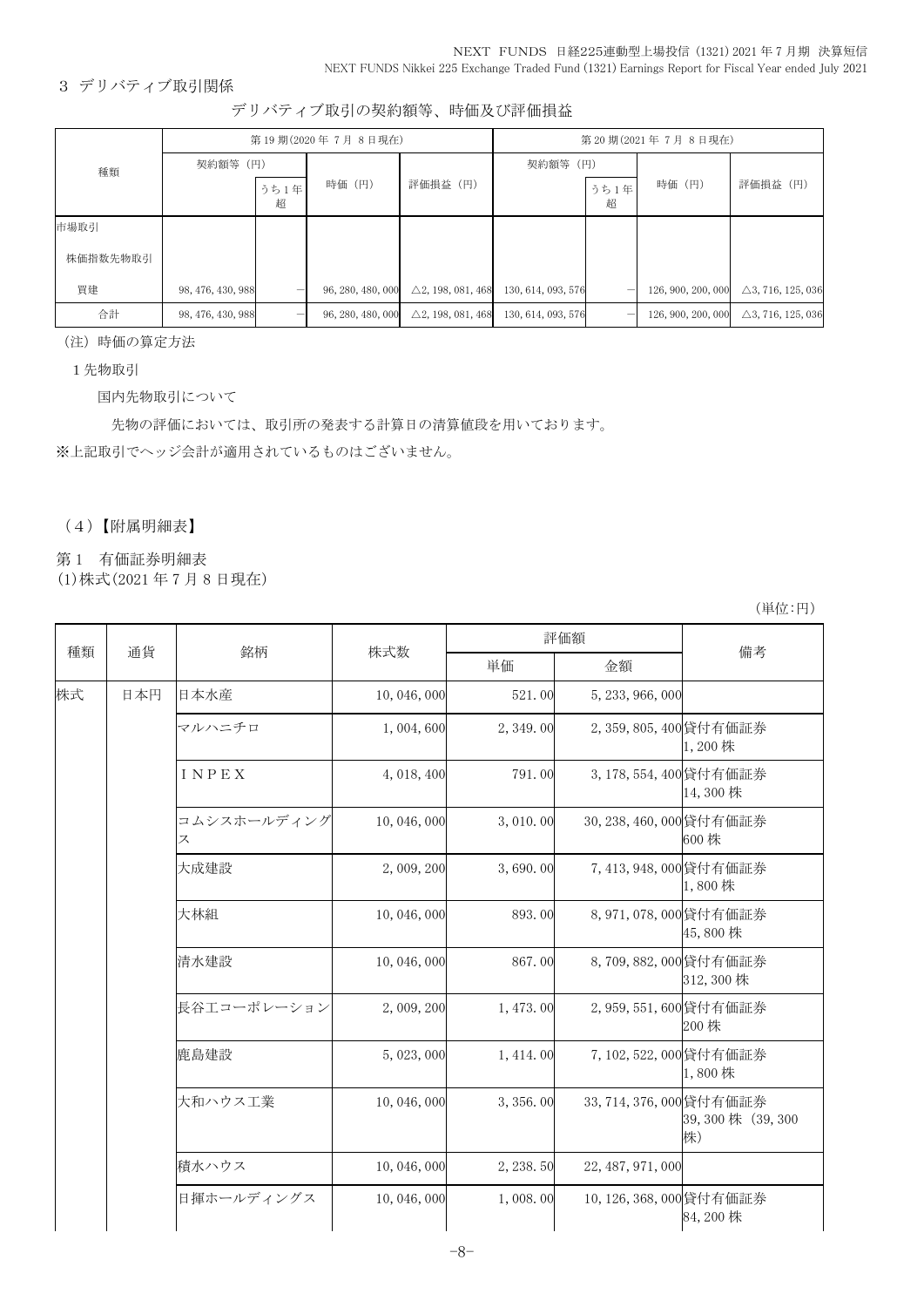NEXT FUNDS 日経225連動型上場投信 (1321) 2021 年 7 月期 決算短信 NEXT FUNDS Nikkei 225 Exchange Traded Fund (1321) Earnings Report for Fiscal Year ended July 2021

|                     |             |           |                          | TVE/YET TOTADO TAIKKEL 220 EXCHANGE TRAGEA FUNA (1021) EALIMIKO REPORT FOL FISCAL FEAL ENGEA JULY 2 |
|---------------------|-------------|-----------|--------------------------|-----------------------------------------------------------------------------------------------------|
| 日清製粉グループ本社          | 10,046,000  | 1,637.00  | 16, 445, 302, 000 貸付有価証券 | 196, 900 株                                                                                          |
| 明治ホールディングス          | 2,009,200   | 6,690.00  | 13, 441, 548, 000 貸付有価証券 | 4,300株                                                                                              |
| 日本ハム                | 5, 023, 000 | 4, 240.00 | 21, 297, 520, 000貸付有価証券  | 67,800株                                                                                             |
| サッポロホールディング<br>ス    | 2,009,200   | 2,301.00  | 4,623,169,200貸付有価証券      | 3,500株                                                                                              |
| アサヒグループホールデ<br>ィングス | 10,046,000  | 5, 145.00 | 51,686,670,000 貸付有価証券    | 203, 300 株                                                                                          |
| キリンホールディングス         | 10,046,000  | 2,091.00  | 21,006,186,000貸付有価証券     | 816,300株                                                                                            |
| 宝ホールディングス           | 10,046,000  | 1,347.00  | 13, 531, 962, 000        |                                                                                                     |
| キッコーマン              | 10,046,000  | 6,870.00  | 69,016,020,000貸付有価証券     | 79,600株                                                                                             |
| 味の素                 | 10,046,000  | 2,807.00  | 28, 199, 122, 000 貸付有価証券 | 1,300株                                                                                              |
| ニチレイ                | 5, 023, 000 | 2,916.00  | 14, 647, 068, 000        |                                                                                                     |
| 日本たばこ産業             | 10,046,000  | 2,080.50  | 20,900,703,000貸付有価証券     | 3,683,500株                                                                                          |
| 東洋紡                 | 1,004,600   | 1, 293.00 | 1, 298, 947, 800         |                                                                                                     |
| ユニチカ                | 1,004,600   | 332.00    |                          | 333, 527, 200 貸付有価証券<br>2,200株                                                                      |
| 帝人                  | 2,009,200   | 1,628.00  | 3, 270, 977, 600 貸付有価証券  | 70,100株                                                                                             |
| 東レ                  | 10,046,000  | 713.60    | 7,168,825,600 貸付有価証券     | 1,200株                                                                                              |
| 王子ホールディングス          | 10,046,000  | 630.00    | 6,328,980,000貸付有価証券      | 400株                                                                                                |
| 日本製紙                | 1,004,600   | 1, 235.00 | 1, 240, 681, 000 貸付有価証券  | 38,000株                                                                                             |
| クラレ                 | 10,046,000  | 995.00    | 9,995,770,000貸付有価証券      | 6,500株                                                                                              |
| 旭化成                 | 10,046,000  | 1, 177.50 | 11,829,165,000 貸付有価証券    | 100株                                                                                                |
| 昭和電工                | 1,004,600   | 3, 135.00 | 3, 149, 421, 000 貸付有価証券  | 31, 800 株                                                                                           |
| 住友化学                | 10,046,000  | 557.00    | 5, 595, 622, 000         |                                                                                                     |
| 日産化学                | 10,046,000  | 5, 230.00 | 52,540,580,000貸付有価証券     | 23,300株                                                                                             |
| 東ソー                 | 5, 023, 000 | 1,954.00  | 9, 814, 942, 000         |                                                                                                     |
| トクヤマ                | 2, 009, 200 | 2, 219.00 | 4, 458, 414, 800         |                                                                                                     |
| デンカ                 | 2, 009, 200 | 3,660.00  | 7, 353, 672, 000 貸付有価証券  | 300株                                                                                                |
| 信越化学工業              | 10,046,000  | 18,015.00 | 180, 978, 690, 000       |                                                                                                     |
| 三井化学                | 2, 009, 200 | 3,565.00  | 7, 162, 798, 000         |                                                                                                     |
|                     |             |           |                          |                                                                                                     |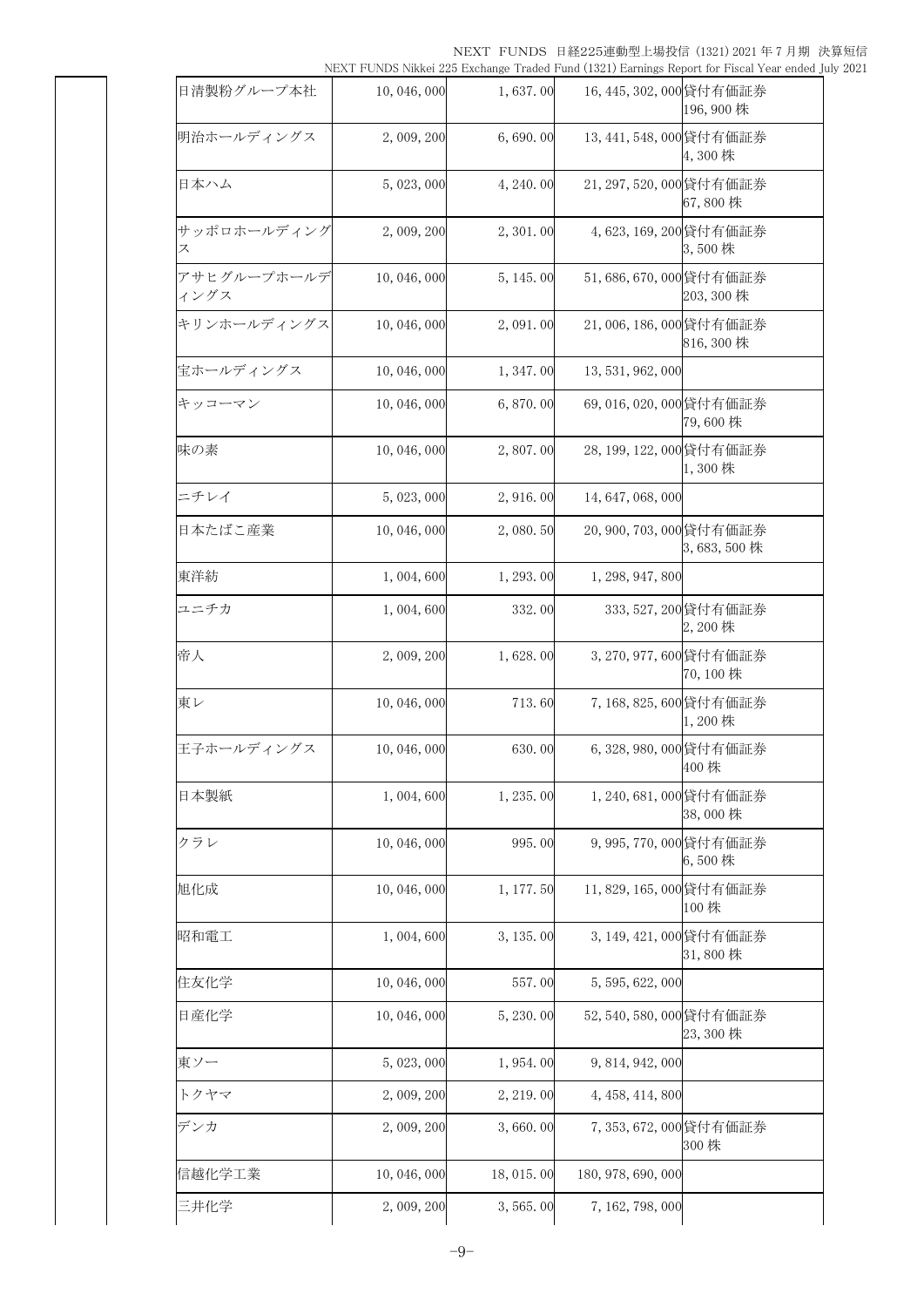NEXT FUNDS 日経225連動型上場投信 (1321) 2021 年 7 月期 決算短信 NEXT FUNDS Nikkei 225 Exchange Traded Fund (1321) Earnings Report for Fiscal Year ended July 2021

| 三菱ケミカルホールディ<br>ングス | 5, 023, 000  | 916.70      | 4, 604, 584, 100          |                               |
|--------------------|--------------|-------------|---------------------------|-------------------------------|
| 宇部興産               | 1,004,600    | 2, 191.00   | 2, 201, 078, 600 貸付有価証券   | 2,300株                        |
| 花王                 | 10,046,000   | 6,741.00    | 67,720,086,000貸付有価証券      | 2,500株                        |
| D I C              | 1,004,600    | 2,706.00    | 2, 718, 447, 600          |                               |
| 富士フイルムホールディ<br>ングス | 10,046,000   | 8, 197.00   | 82, 347, 062, 000貸付有価証券   | 91,000株                       |
| 資生堂                | 10,046,000   | 7,937.00    | 79,735,102,000 貸付有価証券     | 250,900株                      |
| 日東電工               | 10,046,000   | 8,050.00    | 80,870,300,000貸付有価証券      | 1,000株                        |
| 協和キリン              | 10,046,000   | 4,025.00    | 40, 435, 150, 000貸付有価証券   | 1,800株                        |
| 武田薬品工業             | 10,046,000   | 3,650.00    | 36,667,900,000貸付有価証券      | 183,700株                      |
| アステラス製薬            | 50, 230, 000 | 1,865.50    | 93, 704, 065, 000 貸付有価証券  | 146,000株                      |
| 大日本住友製薬            | 10, 046, 000 | 2, 211.00   | 22, 211, 706, 000 貸付有価証券  | 30,500株                       |
| 塩野義製薬              | 10, 046, 000 | 5,775.00    | 58, 015, 650, 000         |                               |
| 中外製薬               | 30, 138, 000 | 4, 215, 00  | 127, 031, 670, 000        |                               |
| エーザイ               | 10, 046, 000 | 10, 480, 00 | 105, 282, 080, 000 貸付有価証券 | 2,100株                        |
| 第一三共               | 30, 138, 000 | 2, 271.00   | 68, 443, 398, 000         |                               |
| 大塚ホールディングス         | 10,046,000   | 4, 299.00   | 43, 187, 754, 000 貸付有価証券  | 52,100 株                      |
| 出光興産               | 4, 018, 400  | 2,570.00    | 10, 327, 288, 000         |                               |
| ENEOSホールディン<br>グス  | 10,046,000   | 462.20      | 4,643,261,200 貸付有価証券      | 3,400株                        |
| 横浜ゴム               | 5,023,000    | 2,304.00    | 11,572,992,000 貸付有価証券     | 22,600株                       |
| ブリヂストン             | 10,046,000   | 5,004.00    | 50, 270, 184, 000 貸付有価証券  | 2,700株                        |
| A G C              | 2,009,200    | 4,580.00    | 9, 202, 136, 000 貸付有価証券   | 85,000株                       |
| 日本板硝子              | 1,004,600    | 609.00      |                           | 611, 801, 400 貸付有価証券<br>400 株 |
| 日本電気硝子             | 3, 013, 800  | 2, 458.00   | 7,407,920,400貸付有価証券       | 132, 200 株                    |
| 住友大阪セメント           | 1,004,600    | 2,960.00    | 2,973,616,000貸付有価証券       | 22,800株                       |
| 太平洋セメント            | 1,004,600    | 2, 440.00   | 2,451,224,000貸付有価証券       | 3,000株                        |
| 東海カーボン             | 10,046,000   | 1, 449.00   | 14,556,654,000 貸付有価証券     | 8,600株                        |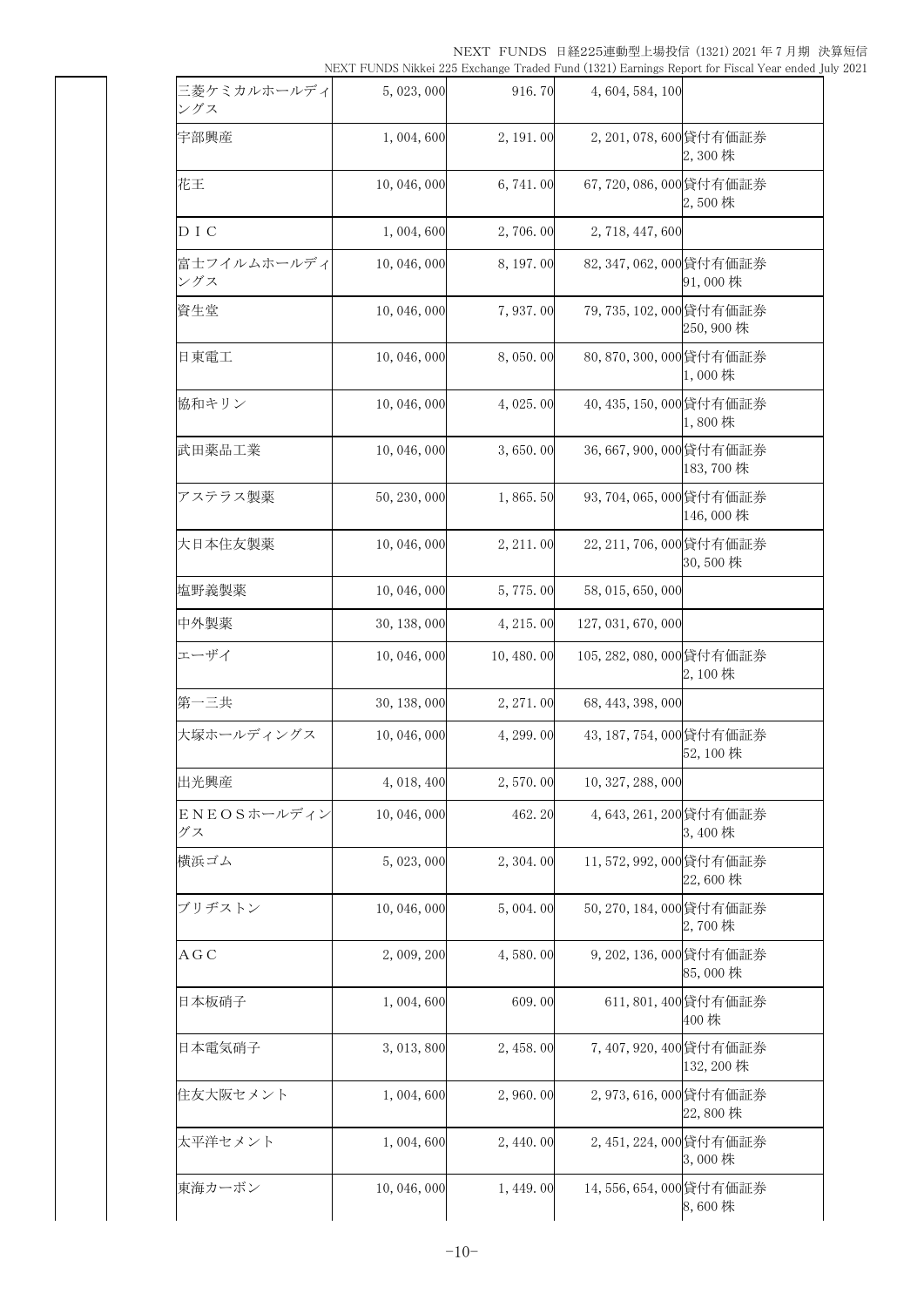NEXT FUNDS 日経225連動型上場投信 (1321) 2021 年 7 月期 決算短信 NEXT FUNDS Nikkei 225 Exchange Traded Fund (1321) Earnings Report for Fiscal Year ended July 2021

| TOTO                      | 5,023,000   | 5,700.00   | 28,631,100,000貸付有価証券     | 54,900 株                        |
|---------------------------|-------------|------------|--------------------------|---------------------------------|
| 日本碍子                      | 10,046,000  | 1,815.00   | 18, 233, 490, 000 貸付有価証券 | 5,100株                          |
| 日本製鉄                      | 1,004,600   | 1,789.50   | 1,797,731,700 貸付有価証券     | 600 株                           |
| 神戸製鋼所                     | 1,004,600   | 689.00     |                          | 692, 169, 400 貸付有価証券<br>12,200株 |
| ジェイ エフ イー<br>朩<br>ールディングス | 1,004,600   | 1, 257.00  | 1, 262, 782, 200 貸付有価証券  | 2,500株                          |
| 大平洋金属                     | 1,004,600   | 1,648.00   | 1,655,580,800 貸付有価証券     | 600 株                           |
| 日本軽金属ホールディン<br>グス         | 1,004,600   | 1,841.00   | 1,849,468,600 貸付有価証券     | 11,300株                         |
| 三井金属鉱業                    | 1,004,600   | 3,015.00   | 3,028,869,000 貸付有価証券     | 13,800株                         |
| 東邦亜鉛                      | 1,004,600   | 1,831.00   | 1,839,422,600 貸付有価証券     | 87,000株                         |
| 三菱マテリアル                   | 1,004,600   | 2, 197.00  | 2, 207, 106, 200         |                                 |
| 住友金属鉱山                    | 5, 023, 000 | 4, 314.00  | 21,669,222,000貸付有価証券     | 8,900株                          |
| DOWAホールディング<br>ス          | 2,009,200   | 4,320.00   | 8, 679, 744, 000         |                                 |
| 古河電気工業                    | 1,004,600   | 2,708.00   | 2,720,456,800 貸付有価証券     | 1,200株                          |
| 住友電気工業                    | 10,046,000  | 1,555.00   | 15,621,530,000 貸付有価証券    | 2,200株                          |
| フジクラ                      | 10,046,000  | 535.00     | 5, 374, 610, 000         |                                 |
| <b>SUMCO</b>              | 1,004,600   | 2,670.00   | 2,682,282,000 貸付有価証券     | 206, 900 株                      |
| 東洋製罐グループホール<br>ディングス      | 10,046,000  | 1,420.00   | 14, 265, 320, 000 貸付有価証券 | 8,600株                          |
| 日本製鋼所                     | 2,009,200   | 2,722.00   | 5,469,042,400 貸付有価証券     | 3,300株                          |
| オークマ                      | 2,009,200   | 5, 270.00  | 10,588,484,000 貸付有価証券    | 12,500株                         |
| アマダ                       | 10,046,000  | 1,091.00   | 10,960,186,000 貸付有価証券    | 8,900株                          |
| 小松製作所                     | 10,046,000  | 2,647.00   | 26, 591, 762, 000        |                                 |
| 住友重機械工業                   | 2,009,200   | 3,095.00   | 6, 218, 474, 000 貸付有価証券  | 14,700株                         |
| 日立建機                      | 10,046,000  | 3, 245.00  | 32,599,270,000貸付有価証券     | 302, 100 株                      |
| クボタ                       | 10,046,000  | 2, 207.50  | 22, 176, 545, 000 貸付有価証券 | 94, 400 株                       |
| 荏原製作所                     | 2,009,200   | 5,480.00   | 11,010,416,000貸付有価証券     | 300 株                           |
| ダイキン工業                    | 10,046,000  | 21, 950.00 | 220,509,700,000貸付有価証券    |                                 |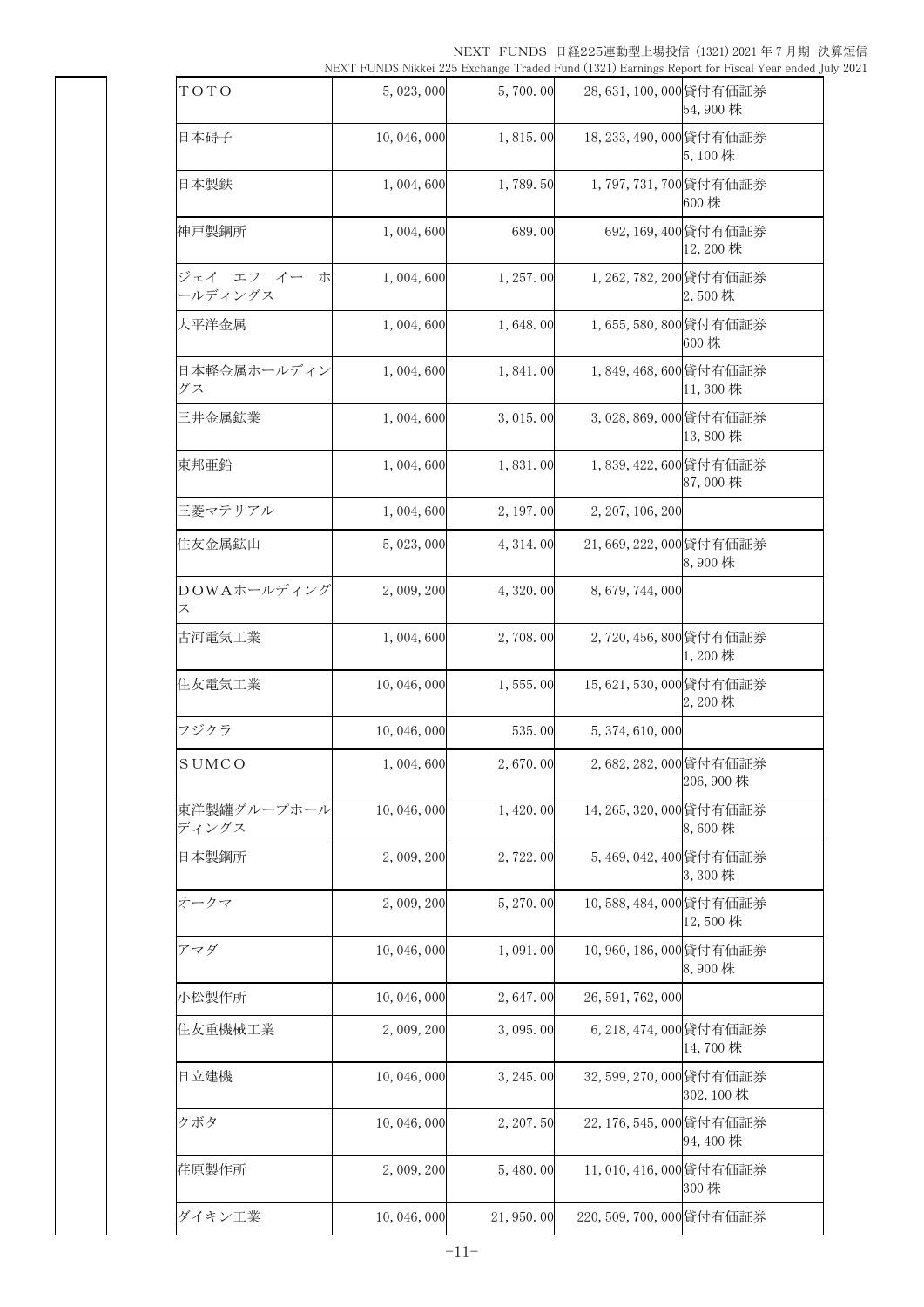NEXT FUNDS 日経225連動型上場投信 (1321) 2021 年 7 月期 決算短信 NEXT FUNDS Nikkei 225 Exchange Traded Fund (1321) Earnings Report for Fiscal Year ended July 2021

|                                   |              |            |                           | 4,000株                       |
|-----------------------------------|--------------|------------|---------------------------|------------------------------|
| 日本精工                              | 10,046,000   | 907.00     | 9, 111, 722, 000 貸付有価証券   | 85,900株                      |
| NTN                               | 10,046,000   | 279.00     | 2, 802, 834, 000          |                              |
| ジェイテクト                            | 10,046,000   | 1, 113.00  | 11, 181, 198, 000 貸付有価証券  | $1,400$ 株                    |
| 日立造船                              | 2, 009, 200  | 763.00     | 1,533,019,600 貸付有価証券      | 3,800株                       |
| 三菱重工業                             | 1,004,600    | 3, 225.00  | 3, 239, 835, 000          |                              |
| I H I                             | 1,004,600    | 2,525.00   | 2,536,615,000 貸付有価証券      | 3,500株                       |
| 日清紡ホールディングス                       | 10,046,000   | 922.00     | 9, 262, 412, 000          |                              |
| コニカミノルタ                           | 10,046,000   | 600.00     | 6,027,600,000貸付有価証券       | 6,600株                       |
| ミネベアミツミ                           | 10,046,000   | 3,030.00   | 30, 439, 380, 000 貸付有価証券  | 31,000株                      |
| 日立製作所                             | 2,009,200    | 6, 479.00  | 13,017,606,800 貸付有価証券     | 26,800株                      |
| 三菱電機                              | 10,046,000   | 1, 465.50  | 14, 722, 413, 000         |                              |
| 富士電機                              | 2,009,200    | 5,050.00   | 10, 146, 460, 000 貸付有価証券  | 3,000株                       |
| 安川電機                              | 10,046,000   | 5, 540, 00 | 55,654,840,000 貸付有価証券     | 107,100株                     |
| オムロン                              | 10,046,000   | 9,030.00   | 90, 715, 380, 000         |                              |
| ジーエス・ユアサ<br>$\sqsupset$<br>ポレーション | 2,009,200    | 2,726.00   | 5,477,079,200 貸付有価証券      | 6,700株                       |
| 日本電気                              | 1,004,600    | 5,620.00   | 5, 645, 852, 000          |                              |
| 富士通                               | 1,004,600    | 20,850.00  | 20, 945, 910, 000         |                              |
| 沖電気工業                             | 1,004,600    | 1,006.00   | 1,010,627,600             |                              |
| セイコーエプソン                          | 20, 092, 000 | 1,917.00   | 38,516,364,000 貸付有価証券     | 477,700株                     |
| パナソニック                            | 10,046,000   | 1,304.00   | 13,099,984,000 貸付有価証券     | 200株                         |
| シャープ                              | 10,046,000   | 1,788.00   | 17,962,248,000貸付有価証券      | 1,872,600株<br>$(173, 500$ 株) |
| ソニーグループ                           | 10,046,000   | 10, 975.00 | 110, 254, 850, 000        |                              |
| TDK                               | 10,046,000   | 13, 300.00 | 133, 611, 800, 000 貸付有価証券 | 6,700株                       |
| アルプスアルパイン                         | 10,046,000   | 1, 137.00  | 11,422,302,000貸付有価証券      | 21,800株                      |
| 横河電機                              | 10,046,000   | 1,624.00   | 16, 314, 704, 000 貸付有価証券  | 30,600 株                     |
| アドバンテスト                           | 20, 092, 000 | 9, 420.00  | 189, 266, 640, 000 貸付有価証券 | 24,000株                      |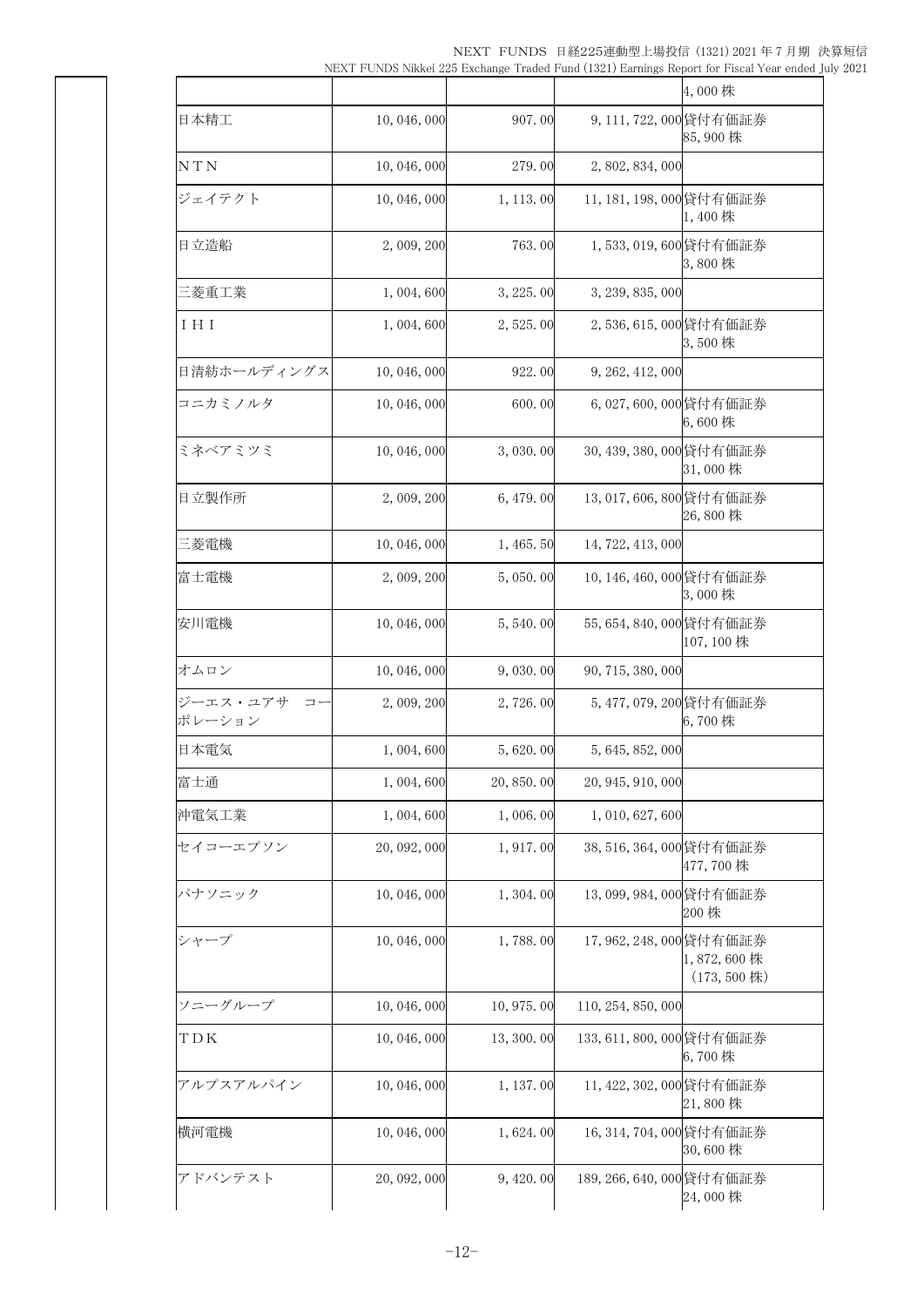NEXT FUNDS 日経225連動型上場投信 (1321) 2021 年 7 月期 決算短信 NEXT FUNDS Nikkei 225 Exchange Traded Fund (1321) Earnings Report for Fiscal Year ended July 2021

| カシオ計算機             | 10,046,000   | 1,848.00    | 18,565,008,000 貸付有価証券     | 128, 100 株                      |
|--------------------|--------------|-------------|---------------------------|---------------------------------|
| ファナック              | 10,046,000   | 26, 585.00  | 267, 072, 910, 000 貸付有価証券 | 500 株                           |
| 京セラ                | 20, 092, 000 | 6, 711.00   | 134, 837, 412, 000 貸付有価証券 | 500 株                           |
| 太陽誘電               | 10,046,000   | 5,520.00    | 55, 453, 920, 000 貸付有価証券  | 50,300株                         |
| SCREENホールディ<br>ングス | 2,009,200    | 10, 220, 00 | 20,534,024,000 貸付有価証券     | 22,100株                         |
| キヤノン               | 15,069,000   | 2, 465.00   | 37, 145, 085, 000 貸付有価証券  | 1,555,900株                      |
| リコー                | 10,046,000   | 1, 191.00   | 11,964,786,000 貸付有価証券     | 114, 400 株                      |
| 東京エレクトロン           | 10,046,000   | 45,670.00   | 458, 800, 820, 000 貸付有価証券 | 3,600株                          |
| デンソー               | 10,046,000   | 7,399.00    | 74, 330, 354, 000 貸付有価証券  | 1,000株                          |
| 三井E&Sホールディン<br>グス  | 1,004,600    | 531.00      |                           | 533, 442, 600 貸付有価証券<br>6,800株  |
| 川崎重工業              | 1,004,600    | 2, 341.00   | 2,351,768,600 貸付有価証券      | 3,800株                          |
| 日産自動車              | 10,046,000   | 578.60      | 5, 812, 615, 600 貸付有価証券   | 300 株                           |
| いすゞ自動車             | 5, 023, 000  | 1,468.00    | 7,373,764,000 貸付有価証券      | 1,200株                          |
| トヨタ自動車             | 10,046,000   | 9,675.00    | 97,195,050,000貸付有価証券      | 42,100株                         |
| 日野自動車              | 10,046,000   | 953.00      | 9, 573, 838, 000          |                                 |
| 三菱自動車工業            | 1,004,600    | 303.00      |                           | 304, 393, 800貸付有価証券<br>100,500株 |
| マツダ                | 2,009,200    | 1,062.00    | 2, 133, 770, 400 貸付有価証券   | 1,000株                          |
| 本田技研工業             | 20, 092, 000 | 3, 471.00   | 69,739,332,000貸付有価証券      | 4,100株                          |
| スズキ                | 10,046,000   | 4,687.00    | 47, 085, 602, 000         |                                 |
| SUBARU             | 10,046,000   | 2, 151.00   | 21,608,946,000 貸付有価証券     | 12,100株                         |
| ヤマハ発動機             | 10,046,000   | 2,798.00    | 28,108,708,000貸付有価証券      | 717, 400 株                      |
| テルモ                | 40, 184, 000 | 4, 447.00   | 178, 698, 248, 000 貸付有価証券 | 3,400株                          |
| ニコン                | 10,046,000   | 1,086.00    | 10,909,956,000 貸付有価証券     | 600 株                           |
| オリンパス              | 40, 184, 000 | 2, 191.00   | 88, 043, 144, 000 貸付有価証券  | 400株                            |
| シチズン時計             | 10,046,000   | 405.00      | 4, 068, 630, 000          |                                 |
| バンダイナムコホールデ        | 10,046,000   | 7,379.00    | 74, 129, 434, 000         |                                 |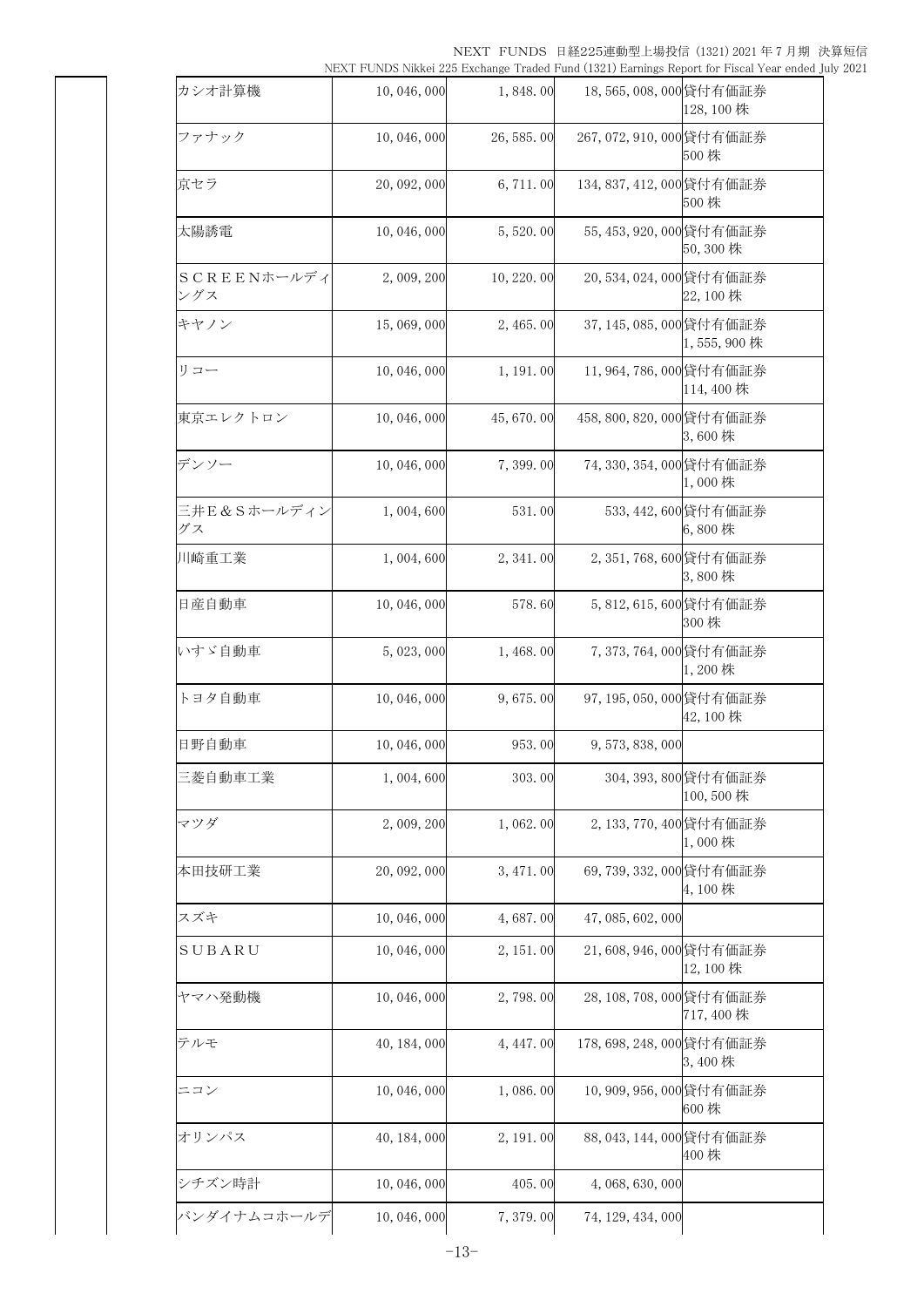NEXT FUNDS 日経225連動型上場投信 (1321) 2021 年 7 月期 決算短信 NEXT FUNDS Nikkei 225 Exchange Traded Fund (1321) Earnings Report for Fiscal Year ended July 2021

| ィングス             |              |            |                          |                      |
|------------------|--------------|------------|--------------------------|----------------------|
| 凸版印刷             | 5, 023, 000  | 1,732.00   | 8, 699, 836, 000         |                      |
| 大日本印刷            | 5, 023, 000  | 2,372.00   | 11,914,556,000 貸付有価証券    | 6,900株               |
| ヤマハ              | 10,046,000   | 5,960.00   | 59,874,160,000貸付有価証券     | 18,000株              |
| 東京電力ホールディング<br>ス | 1,004,600    | 318.00     | 319, 462, 800            |                      |
| 中部電力             | 1,004,600    | 1, 334. 50 | 1, 340, 638, 700         |                      |
| 関西電力             | 1,004,600    | 1,050.00   | 1,054,830,000貸付有価証券      | 6,100株               |
| 東京瓦斯             | 2,009,200    | 2,041.00   | 4, 100, 777, 200 貸付有価証券  | 1,200株               |
| 大阪瓦斯             | 2, 009, 200  | 2,006.00   | 4,030,455,200貸付有価証券      | 300株                 |
| 東武鉄道             | 2,009,200    | 2,868.00   | 5,762,385,600 貸付有価証券     | 19,400株              |
| 東急               | 5, 023, 000  | 1,550.00   | 7,785,650,000            |                      |
| 小田急電鉄            | 5, 023, 000  | 2,795.00   | 14,039,285,000 貸付有価証券    | 54,600株              |
| 京王電鉄             | 2,009,200    | 6,460.00   | 12,979,432,000 貸付有価証券    | 20,900株              |
| 京成電鉄             | 5,023,000    | 3,590.00   | 18,032,570,000貸付有価証券     | 46,600株              |
| 東日本旅客鉄道          | 1,004,600    | 8,033.00   | 8, 069, 951, 800         |                      |
| 西日本旅客鉄道          | 1,004,600    | 6,466.00   | 6, 495, 743, 600         |                      |
| 東海旅客鉄道           | 1,004,600    | 17, 165.00 | 17, 243, 959, 000        |                      |
| 日本通運             | 1,004,600    | 8,100.00   | 8, 137, 260, 000 貸付有価証券  | 200 株                |
| ヤマトホールディングス      | 10,046,000   | 3, 285.00  | 33,001,110,000貸付有価証券     | 400株                 |
| 日本郵船             | 1,004,600    | 5,390.00   | 5, 414, 794, 000         |                      |
| 商船三井             | 1,004,600    | 5,060.00   | 5,083,276,000 貸付有価証券     | 2,700株               |
| 川崎汽船             | 1,004,600    | 3,730,00   | 3,747,158,000貸付有価証券      | 300 株                |
| ANAホールディングス      | 1,004,600    | 2,720.00   | 2,732,512,000貸付有価証券      | 400 株                |
| 三菱倉庫             | 5,023,000    | 3, 225.00  | 16, 199, 175, 000 貸付有価証券 | 47,900株              |
| ネクソン             | 20, 092, 000 | 2,308.00   | 46, 372, 336, 000 貸付有価証券 | 113,200株             |
| Zホールディングス        | 4, 018, 400  | 559.10     | 2, 246, 687, 440         |                      |
| トレンドマイクロ         | 10,046,000   | 5,800.00   | 58, 266, 800, 000 貸付有価証券 | 5,800株               |
| スカパーJSATホール      | 1,004,600    | 405.00     |                          | 406, 863, 000 貸付有価証券 |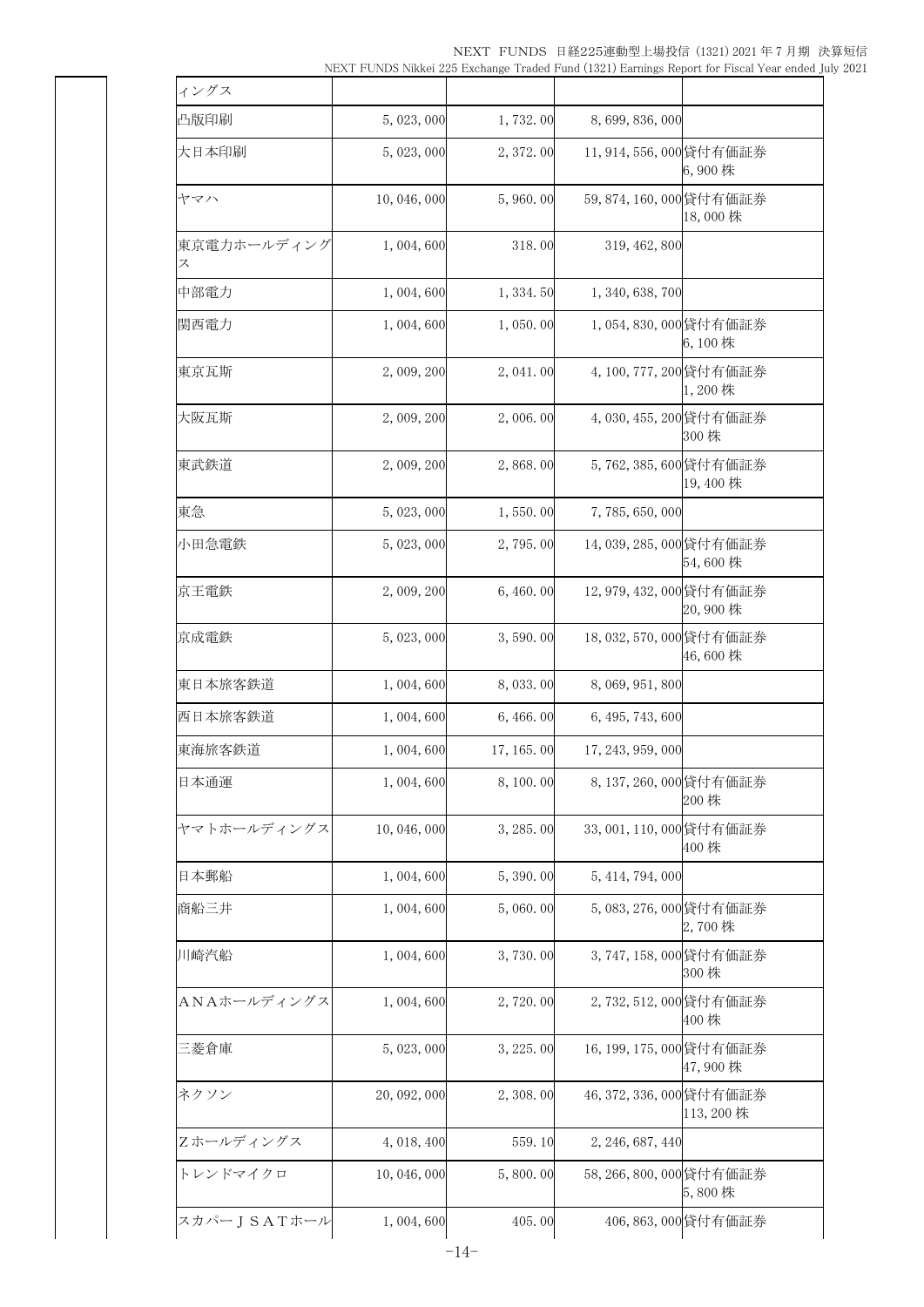NEXT FUNDS 日経225連動型上場投信 (1321) 2021 年 7 月期 決算短信 NEXT FUNDS Nikkei 225 Exchange Traded Fund (1321) Earnings Report for Fiscal Year ended July 2021

| ディングス                   |              |           |                           | 7,900株                       |
|-------------------------|--------------|-----------|---------------------------|------------------------------|
| 日本電信電話                  | 4, 018, 400  | 2,844.00  | 11, 428, 329, 600 貸付有価証券  | 34,000株                      |
| KDD I                   | 60, 276, 000 | 3,466.00  | 208, 916, 616, 000        |                              |
| ソフトバンク                  | 10,046,000   | 1,450.00  | 14, 566, 700, 000         |                              |
| 東宝                      | 1,004,600    | 4,555.00  | 4,575,953,000貸付有価証券       | 500株                         |
| エヌ・ティ・ティ・デー<br>タ        | 50, 230, 000 | 1,727.00  | 86, 747, 210, 000貸付有価証券   | 500株                         |
| コナミホールディングス             | 10,046,000   | 6, 250.00 | 62,787,500,000貸付有価証券      | 30,200株                      |
| ソフトバンクグループ              | 60, 276, 000 | 7,380.00  | 444, 836, 880, 000        |                              |
| 双日                      | 1,004,600    | 334.00    |                           | 335, 536, 400 貸付有価証券<br>700株 |
| 伊藤忠商事                   | 10,046,000   | 3, 188.00 | 32, 026, 648, 000         |                              |
| 丸紅                      | 10,046,000   | 942.30    | 9, 466, 345, 800          |                              |
| 豊田通商                    | 10,046,000   | 5, 120.00 | 51, 435, 520, 000 貸付有価証券  | 300 株                        |
| 三井物産                    | 10,046,000   | 2,528.00  | 25, 396, 288, 000         |                              |
| 住友商事                    | 10,046,000   | 1,469.50  | 14,762,597,000 貸付有価証券     | 1,400株                       |
| 三菱商事                    | 10,046,000   | 3,066.00  | 30, 801, 036, 000         |                              |
| リテイリ<br>J. フロント<br>ング   | 5, 023, 000  | 995.00    | 4,997,885,000貸付有価証券       | 6,400株                       |
| 三越伊勢丹ホールディン<br>グス       | 10,046,000   | 796.00    | 7,996,616,000貸付有価証券       | 157,900株                     |
| セブン&アイ・ホールデ<br>イングス     | 10,046,000   | 5, 124.00 | 51,475,704,000 貸付有価証券     | 36,600 株                     |
| 高島屋                     | 5, 023, 000  | 1, 241.00 | 6, 233, 543, 000 貸付有価証券   | 500 株                        |
| 丸井グループ                  | 10,046,000   | 2,018.00  | 20, 272, 828, 000 貸付有価証券  | 39,800株                      |
| イオン                     | 10, 046, 000 | 2,896.50  | 29,098,239,000 貸付有価証券     | 1,300株                       |
| ファーストリテイリング             | 10,046,000   | 79,900.00 | 802, 675, 400, 000 貸付有価証券 | 9,800株                       |
| コンコルディア・フィナ<br>ンシャルグループ | 10,046,000   | 393.00    | 3,948,078,000貸付有価証券       | 148,500株                     |
| 新生銀行                    | 1,004,600    | 1, 433.00 | 1,439,591,800貸付有価証券       | 5,400株                       |
| あおぞら銀行                  | 1,004,600    | 2, 483.00 | 2, 494, 421, 800          |                              |
| 三菱UFJフィナンシャ<br>ル・グループ   | 10,046,000   | 586.70    | 5, 893, 988, 200          |                              |
| りそなホールディングス             | 1,004,600    | 416.70    | 418, 616, 820             |                              |
| 三井住友トラスト・ホー<br>ルディングス   | 1,004,600    | 3,510.00  | 3, 526, 146, 000          |                              |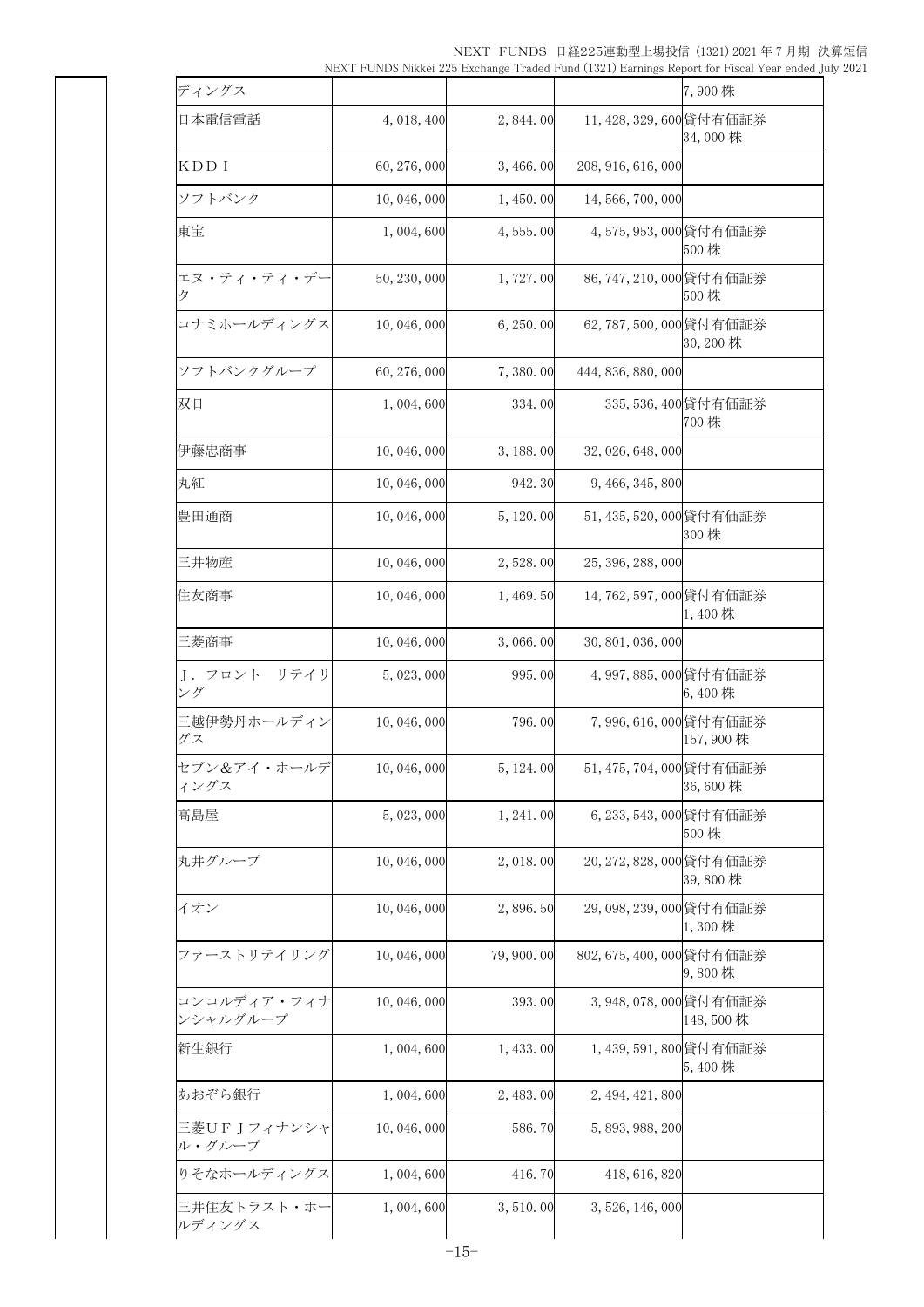NEXT FUNDS 日経225連動型上場投信 (1321) 2021 年 7 月期 決算短信 NEXT FUNDS Nikkei 225 Exchange Traded Fund (1321) Earnings Report for Fiscal Year ended July 2021

| 三井住友フィナンシャル<br>グループ      | 1,004,600    | 3,749.00   | 3, 766, 245, 400          |            |
|--------------------------|--------------|------------|---------------------------|------------|
| 千葉銀行                     | 10,046,000   | 637.00     | 6,399,302,000 貸付有価証券      | 289,100株   |
| ふくおかフィナンシャル<br>グループ      | 2,009,200    | 1,857.00   | 3,731,084,400 貸付有価証券      | 3,100株     |
| 静岡銀行                     | 10,046,000   | 821.00     | 8, 247, 766, 000 貸付有価証券   | 96, 400 株  |
| みずほフィナンシャルク<br>ループ       | 1,004,600    | 1,559.50   | 1,566,673,700 貸付有価証券      | 1,000株     |
| 大和証券グループ本社               | 10,046,000   | 557.40     | 5, 599, 640, 400          |            |
| 野村ホールディングス               | 10,046,000   | 544.50     | 5, 470, 047, 000          |            |
| 松井証券                     | 10,046,000   | 799.00     | 8,026,754,000 貸付有価証券      | 13,400株    |
| SOMPOホールディン<br>グス        | 2, 511, 500  | 4, 285.00  | 10, 761, 777, 500         |            |
| MS&ADインシュアラ<br>ンスグループホール | 3, 013, 800  | 3, 279.00  | 9,882,250,200貸付有価証券       | 21,500 株   |
| 第一生命ホールディング<br>ス         | 1,004,600    | 1,921.00   | 1, 929, 836, 600          |            |
| 東京海上ホールディング<br>ス         | 5, 023, 000  | 5,094.00   | 25,587,162,000 貸付有価証券     | 200 株      |
| T&Dホールディングス              | 2,009,200    | 1,393.00   | 2,798,815,600 貸付有価証券      | 2,800株     |
| クレディセゾン                  | 10,046,000   | 1, 313.00  | 13, 190, 398, 000 貸付有価証券  | 31,200株    |
| 日本取引所グループ                | 10,046,000   | 2,416.00   | 24, 271, 136, 000         |            |
| 東急不動産ホールディン<br>グス        | 10,046,000   | 651.00     | 6,539,946,000貸付有価証券       | 22,700株    |
| 三井不動産                    | 10,046,000   | 2,628.00   | 26, 400, 888, 000         |            |
| 三菱地所                     | 10,046,000   | 1,757.50   | 17,655,845,000            |            |
| 東京建物                     | 5,023,000    | 1,656.00   | 8,318,088,000貸付有価証券       | 103,600株   |
| 住友不動産                    | 10,046,000   | 3,875.00   | 38, 928, 250, 000 貸付有価証券  | 14,900株    |
| エムスリー                    | 24, 110, 400 | 7,757.00   | 187, 024, 372, 800 貸付有価証券 | 5,100株     |
| ディー・エヌ・エー                | 3, 013, 800  | 2, 241.00  | 6,753,925,800貸付有価証券       | 82,600株    |
| 雷通グループ                   | 10,046,000   | 3,990.00   | 40,083,540,000 貸付有価証券     | 236,000株   |
| サイバーエージェント               | 8,036,800    | 2, 295, 00 | 18, 444, 456, 000 貸付有価証券  | 257,600株   |
| 楽天グループ                   | 10,046,000   | 1, 259.00  | 12,647,914,000 貸付有価証券     | 709, 200 株 |
| リクルートホールディン<br>グス        | 30, 138, 000 | 5, 538, 00 | 166, 904, 244, 000        |            |